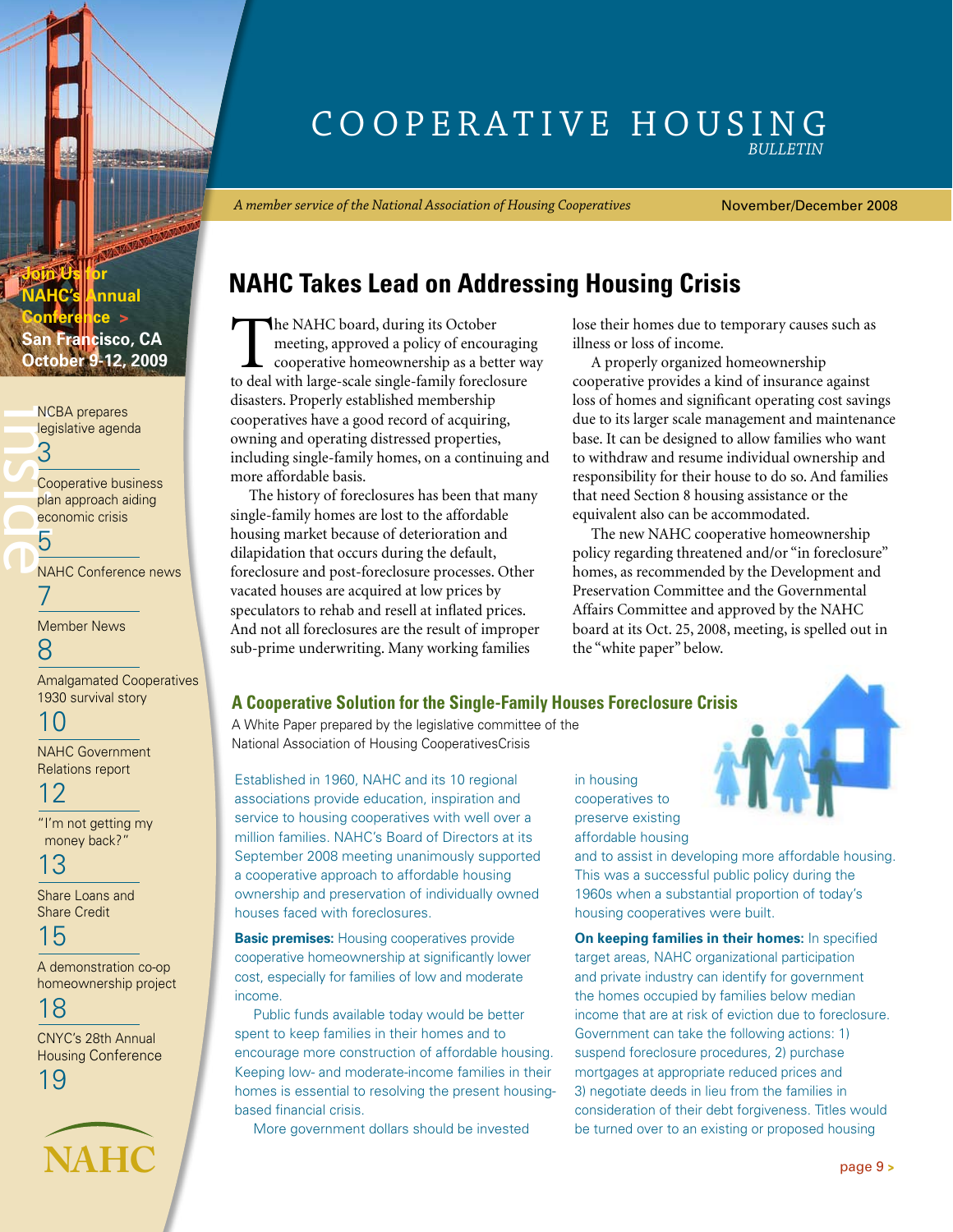# Cooperative Housing *Bulletin*

| <b>PUBLISHER</b>    | Dee Ann Walker, CAE |
|---------------------|---------------------|
| EDITOR              | Roger Willcox       |
| CONTRIBUTING EDITOR | Herb Fisher         |

Letters to the Editor are welcome! Send to Willcoxr@juno.com.

Please note our new address: 1444 Eye Street, NW, Suite 700 Washington, DC 20005-6542

*The Cooperative Housing Bulletin* (ISSN 0097-9759) is published four times a year by the National Association of Housing Cooperatives.

The opinions expressed in this publication are those of the authors and not necessarily those of the Association. This publication is distributed with the understanding that the publisher is not engaged in rendering legal, accounting, or other professional services. If legal advice or other expert assistance is required, the services of a competent professional should be sought.

Acceptance of advertising by the *Cooperative Housing Bulletin*  does not imply endorsement of the product or services advertised.

Address inquiries, manuscripts, news items, reprint permission, and responses to: Editor, NAHC, 1444 I Street, NW, Suite 700, Washington, DC 20005-6542, phone 202/737-0797, fax 202/216-9646, website: www.coophousing.org, email: info@coophousing.org.

© 2008 by the National Association of Housing Cooperatives



#### **About NAHC**

The National Association of Housing Cooperatives in a nonprofit national federation of housing co-ops, other resident-owned or -controlled housing, professionals, organizations, and individuals interested in promoting cooperative housing communities. Incorporated in 1960, NAHC supports the nation's more than a million families living in cooperative housing by representing co-ops in Washington, DC, and providing education and information to co-ops.

#### **Mission Statement**

To represent, inform, perpetuate, serve, and inspire the nation's housing co-ops.

# **NAHC Board of Directors 2007-2008**

**President** Mark Shernicoff, NY<sup>\*</sup> Elected 2006 **Executive VP** Vernon Oakes, DC\* Elected 2007 **Secretary** Ralph Marcus, MI\* Elected 2007 **Treasurer** Linda Brockway, MI\* Elected 2006 **President Emeritus** Roger Willcox, CT Elected 2006 Pamela Bradley, PA Elected 2005 Jackie Brown, MD Elected 2005 Gregory Carlson, NY Appointed by FNYHC Edward Collazo, IL Appointed by HACHA Marlene Dau, MI Appointed by MAHC William Eaton, NJ Appointed by NJFHC Herbert Fisher, IL **Elected 2007** Christine Gross, MD Appointed by CSI Charline Harrison-Rainey, MO Elected 2006 Warren Jones, MD Appointed by CSI James Knight, IN Appointed by MAHC Barbara Loatman, MA **Elected** 2005 Bill Magee, IL **Elected 2005** William McKoy, MD Appointed by PAHC Barbara Meskunas, CA\* Elected 2007 Randall Pentiuk, MI Appointed by MAHC Alfred Reynolds, CA **Elected 2005** Norma Robinson, CA Appointed by CAHC Mary Ann Rothman, NY Appointed by CNYC Paul Solomon, GA\* Elected 2007 Hope Turner, MI Elected 2007 Ruthie Wilder, MD<sup>\*</sup> Appointed by PAHC Kimalee Williams, CT Appointed by CVCHA

All elected board directors serve three-year terms. \* Members of the Executive Committee

#### **Member Association Abbreviations:**

| <b>CAHC</b>  | <b>California Association of Housing Cooperatives</b>      |
|--------------|------------------------------------------------------------|
| <b>CNYC</b>  | Council of New York Cooperatives & Condominiums            |
| <b>CSI</b>   | CSI Support & Development Services                         |
| <b>CVCHA</b> | Connecticut Valley Cooperative Housing Association, Inc.   |
| <b>FNYHC</b> | Federation of New York Housing Cooperatives & Condominiums |
| <b>HACHA</b> | Heart of America Cooperative Housing Association           |
| <b>MAHC</b>  | Midwest Association of Housing Cooperatives                |
| <b>NJFHC</b> | New Jersey Federation of Housing Cooperatives              |
| <b>PAHC</b>  | Potomac Association of Housing Cooperatives                |

#### **About Bostrom**

Bostrom Corporation is the professional services firm managing the National Association of Housing Cooperatives affairs. Professional staff includes Dee Ann Walker, Interim Executive Director, Suzanne Egan, Deputy Executive Director, and Joyce Williams, Administrative Assistant.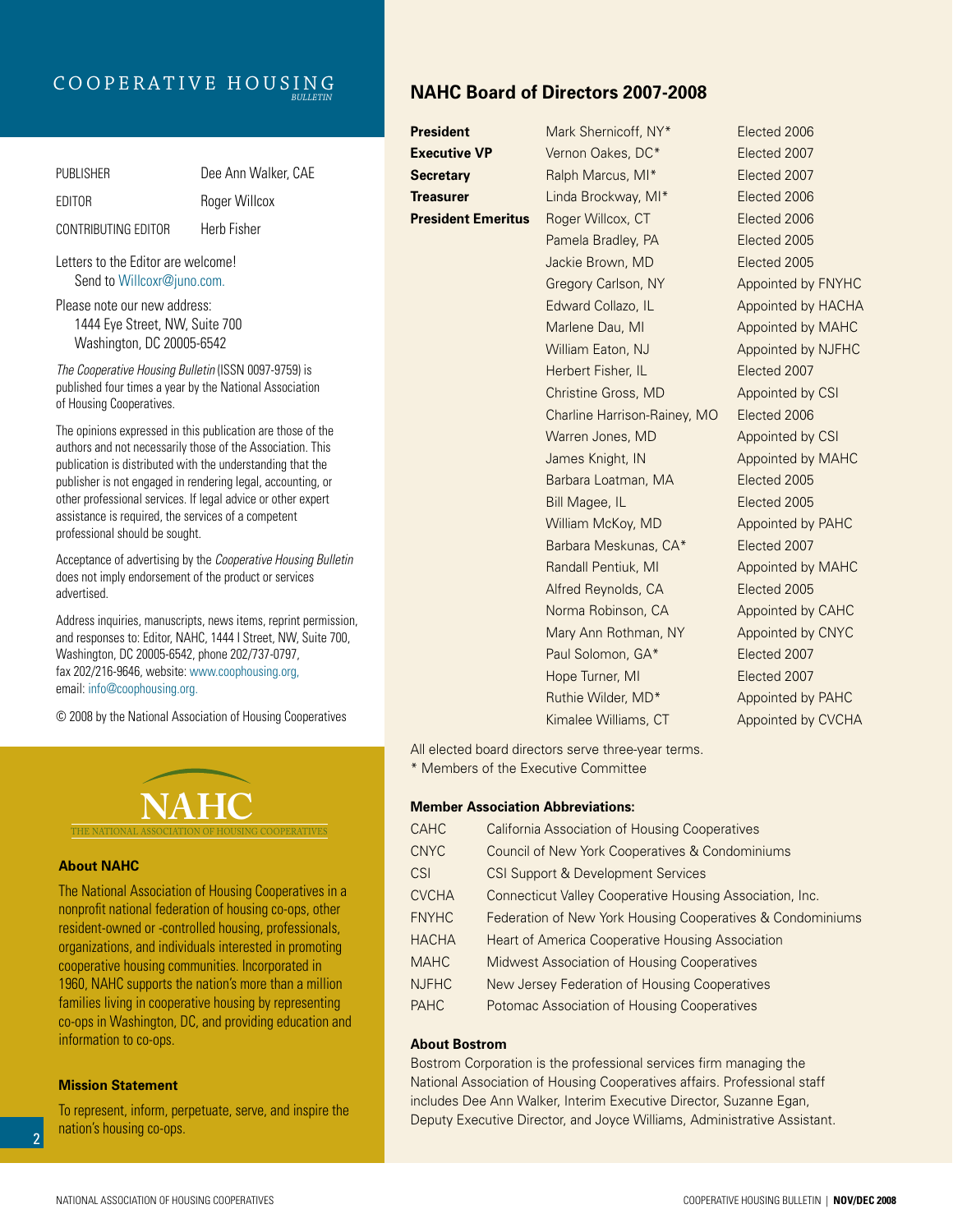# **National Cooperative Business Association** ( **Prepares Legislative Agenda** )

<span id="page-2-0"></span>NCBA is preparing its legislative agenda, including broad participation and use of the cooperative model to address today's challenges, as well as specific proposals for how cooperatives can be incorporated into current and proposed programs. NCBA distributed their Public Policy Priorities for 2009, which are listed below, and include NAHC's Land Only Cooperative issue.

NCBA plans to have the cooperative organizations meet quarterly to discuss legislative issues.

#### **NCBA Priorities for 2009 Public Policy**

**The economic and social challenges we face today are some of the most difficult…ever. And we have learned from experience that the co-op business model is well-suited to the task.**

The new Administration's promise to be bold presents the opportunity for cooperatives to do the same. The economic and social challenges we face today are some of the most difficult…ever. And we have learned from experience that the co-op business model is well-suited to the task. Our challenge is to make sure policymakers understand the benefits of cooperatives and provide opportunities for co-ops to help jump-start the economy and address some of our most intractable problems.

NCBA has sent to President-elect Obama a letter urging the new Administration to use cooperatives to help address the enormous challenges facing our country. We outlined the ways in which coops are working to provide health care, develop renewable energy, create affordable housing, provide utility services, and grow and distribute food, etc. As opportunities arise, NCBA will respond with specific proposals as to how co-ops can and do address the problem.

#### **The NCBA Platform**

The areas where co-ops can make a difference include:

**• Community ownership of alternative energy** projects such as solar, wind, and renewables, that multiply the economic benefits in local communities. Since the economic stimulus package includes proposals on developing more renewable energy, we have a brief piece on how co-ops can help (following);

Small businesses that join together to form purchasing cooperatives can save Main Street by aggregating purchasing power and decreasing costs to allow them to compete in an expanding marketplace;

Healthcare and employee benefits cooperatives can help rein in the skyrocketing costs of these services and help redirect the focus away from just making profit to making sense;

Seniors in rural areas without the services needed to "age in place" can take control over their housing and home care needs by creating cooperatives that do not dictate to them the terms of their daily living;

Credit unions provide financial services to their members, and they know who they are. They can help people regain trust in our financial institutions and fuel the economic activity we need to restore our financial system;

Employee ownership may lift companies up from the brink and can help maintain profitable businesses in rural areas through succession planning and community or employee ownership;

Pharmacies and other retailers can join together to help promote more sane pricing practices in the multi-tiered pharmaceutical industry;

Farmers and small business entrepreneurs in poor rural areas throughout the world have experienced the benefits of cooperatives with the help of NCBA/CLUSA, which can help link US cooperatives to producers in developing countries; and

Owners of manufactured houses or mobile homes can get out from under the control of greedy landlords through joint ownership of the land they call home.

#### **How will NCBA Implement this platform?**

NCBA knows that anything can be achieved through cooperation. And we'll need lots of it to tackle some of the issues of today. Since we represent all co-op sectors, we want to be there to help co-ops make their case. NCBA will: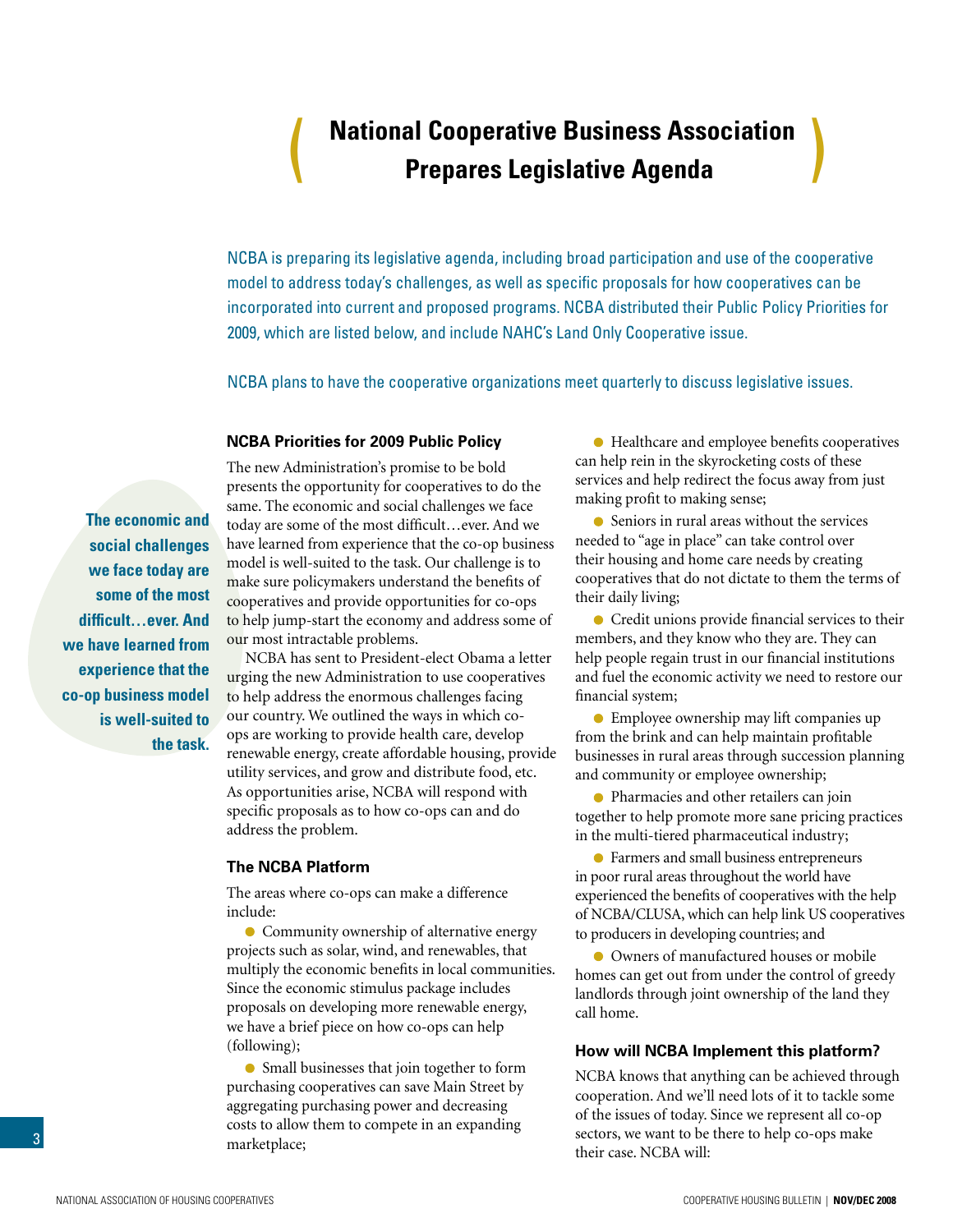• Share with representatives from the various sectors its platform and discuss their legislative priorities to determine where we can work together to take advantage of mutually beneficial legislative opportunities;

Educate the Administration and members of Congress about the cooperative enterprise and how it can help revive communities and increase competition in certain sectors of the economy;

Assist ongoing cooperative legislative efforts of our members such as the Alliance to secure legislative changes to allow for the development of cooperative benefits programs;

Facilitate grassroots advocacy through outreach, calls to action, and a lobby day activity during our Annual Conference in May;

Advocate for inclusion of domestic cooperative development as a means to solve some of our country's problems in the areas of energy, disaster assistance, senior housing, etc. Advocate for continued funding of cooperative development;

Work with OCDC and our international partners to secure more funding for international co-op development;

Make sure there is a cooperative voice in the Administration. While previous Administrations have let cooperative programs flounder, we have the opportunity to reinvigorate a co-op presence in the government and have a plan to do it. This includes a proposal for reshaping Cooperative Services at USDA (the only federal entity specifically devoted to cooperatives), advocating for pro-co-op appointees and staff to key positions;

• Continue to promote and facilitate research on co-ops to show the impact we have on all sectors of the economy. As part of this effort, we will make sure the regulations implementing the farm bill provisions we secured promote cooperative research and development;

**• Promote changes to Small Business** Administration programs to ensure cooperatives have access to their loans and investment programs.

### **The Cooperative Finance and Tax Council (CF&TC)**

While we have our work cut out for us on the legislative front, we cannot let our work on finance and tax issues slide. These issues may not require boldness, but they demand our attention and tenacity. And, some of these issues may be woven into the legislative agenda as opportunities arise.

#### *Accounting:*

**Monitor** FASB (Financial Accounting Standards Board) and IASB (International Accounting Standards Board) activity on proposals that have impact on cooperative business model, including equity classification, private entity standard, fair value accounting;

**ADDRESS** process issues to ensure cooperatives have access to and can advocate before standard setters in international arena;

**Coordinate** with ICA and international counterparts on accounting issues; and **PROMOTE** CF&TC and its work to more cooperatives and private entities and seek partnerships with co-op-aligned entities

#### *Legal:*

**DEVELOP** database of all cooperative enabling laws in the US on a state-by-state basis and make it available on website as a members-only service; and **INCLUDE** more information on legal issues and cases affecting co-ops in the CF&TC Update and on the CF&TC agenda.

#### *Co-Op Equity Fund:*

**Oversee** completion of Feasibility Study; **DETERMINE** feasibility of implementing recommendations included in study; and **IDENTIFY** co-op and non co-op partners and funding sources for continuing work/equity fund

#### **Supporting the Public Policy Agenda**

- Redesign and update public policy section of website and develop system for ongoing update;
- Develop system for tracking interest in public policy among members and non-members, and maintain database of these individuals, businesses, and organizations;
- Continue to identify financial staff at cooperatives that would be interested in CF&TC;
- Continue to research ways to attract funding for public policy work; and
- Develop NCBA or joint NCBA/NSAC webinars on various topics.

Most if not all of these priorities will need a plan for member and media outreach. Public policy staff will work with communications and member services staff to develop these plans. CHB

**While we have our work cut out for us on the legislative front, we cannot let our work on finance and tax issues slide. These issues may not require boldness, but they demand our attention and tenacity.**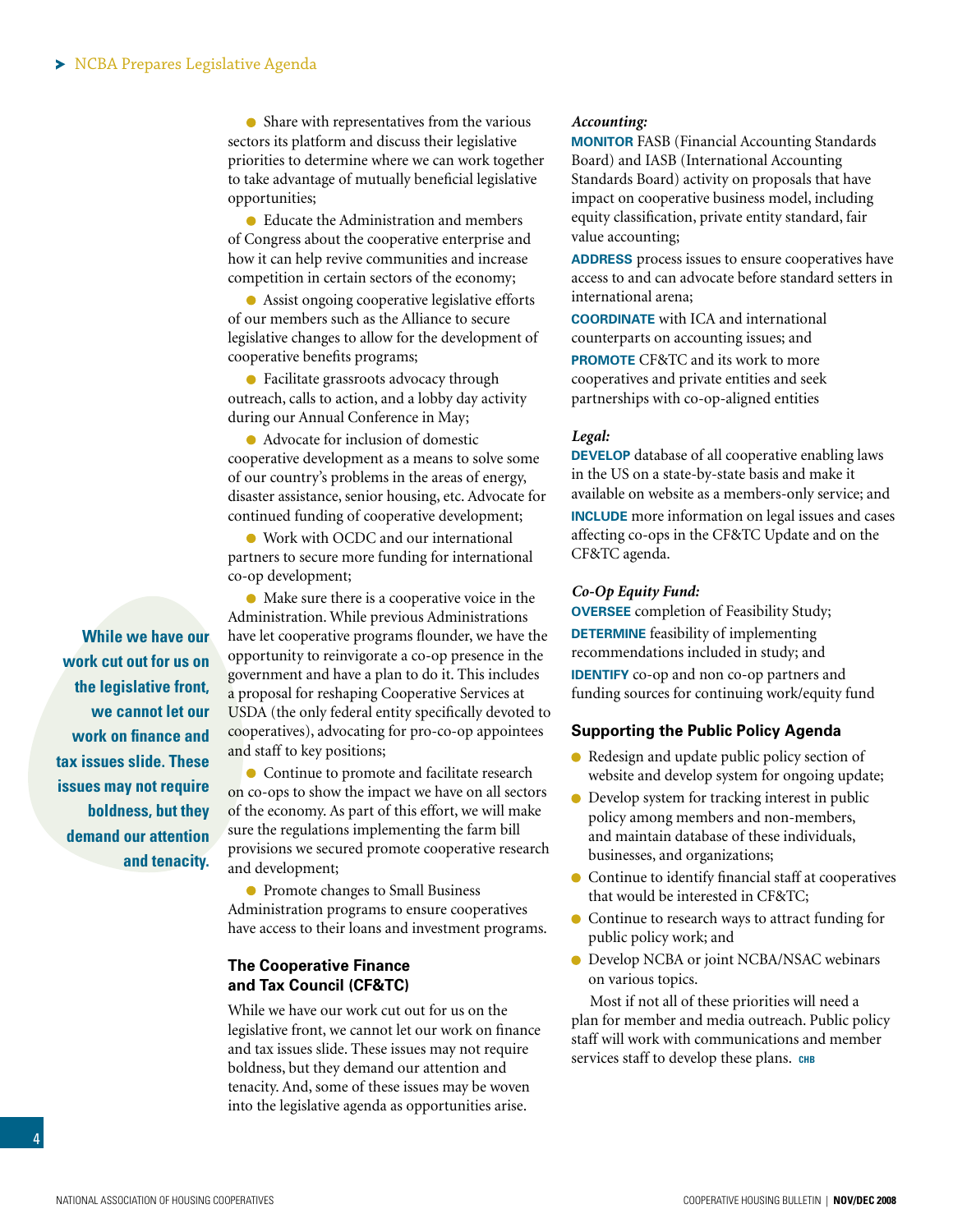# ( **There's a Cooperative Way Out of This Mess** )

<span id="page-4-0"></span>*The article on the next page, written by Paul Hazen president and CEO of the National Cooperative Business Association, was first published in the* Houston Chronicle *in November under the title shown above. Paul suggests the cooperative business plan approach can help solve the present economic crisis! We agree. Here are some thoughts on how this approach can be applied to solving our nationwide affordable housing crisis.*



As housing cooperators familiar with the concept of "rehabilitation," we go beyond the idea of simple "bail outs" and address what is really needed in our economy. As we know, "cosmetic fixes" don't solve problems of deteriorating plumbing, or electrical or roofing systems. So too, "bail outs" don't address the chronic problems of our economic system that

create cyclical recessions until the problems can no longer be handled by "cosmetic fixes" and we are hit by a depression. Then, historically, the small companies fail and the big companies get bigger, laying the ground work for the next recession and ultimately the next depression.

Our NAHC resolution attached to the lead article in this edition of the CHB calls upon governments, federal and local, and the housing industry to use some of the money now being released to "bail out" existing troubled housing. This can be done by identifying foreclosed homes that are still occupied by families who to save their homes are willing to exchange their title ownership for a cooperative membership share with their mortgages adjusted to "crisis levels" paid off by government funds made available through the "bail out" schemes.

The creation of such community housing cooperatives to take over ownership of troubled single-family homes would provide ongoing services to ensure the survival of the houses at costs affordable to their occupants. NAHC members are urged to call this option to the attention of local housing planners who may get control over the use of some of these "bail out" funds.

There is also being circulating amongst NAHC

board members a more detailed proposal by Herbert Fisher, chair of the NAHC Development and Preservation Committee, calling upon the federal government to consider the history of direct government loans and grants in the 221(d)(3) Below Market Interest Rate and the LIPHRA preservation programs, to administratively use "bail funds" and make other funding and additional authority available through new legislation to address the affordable housing crisis, including funds to enable construction of new affordable cooperatively owned housing and conversion of existing multifamily housing (from rentals that are running into trouble and condominiums with more unit foreclosures than will permit their survival) into housing cooperatives.

Using some of the examples developed in the LIPHRA program, membership shares would then sell, in co-ops with maximum incomes for initial membership of 95 percent of median income, at \$5,000 to \$10,000 each with 10 percent down and the balance payable at 1 percent interest over 20 year terms. There would be arrangements for return of from half to all of the membership share prices to the federal government in partial repayment of the grants. And there would also be limitations on the use of the property for specified income groups starting at 95 percent of median income. and going up to 200 percent of median income, with the amount of the grant being 100 percent at the lower level and reducing for the higher levels.

This proposal puts cooperatives in a unique position of being able to return in whole or in part government funding while the property is being used for its intended purpose. Like Section 213 of the National Housing Act, this would be a uniquely cooperative housing provision in the National Housing Act or government-supported housing portfolio. **chb**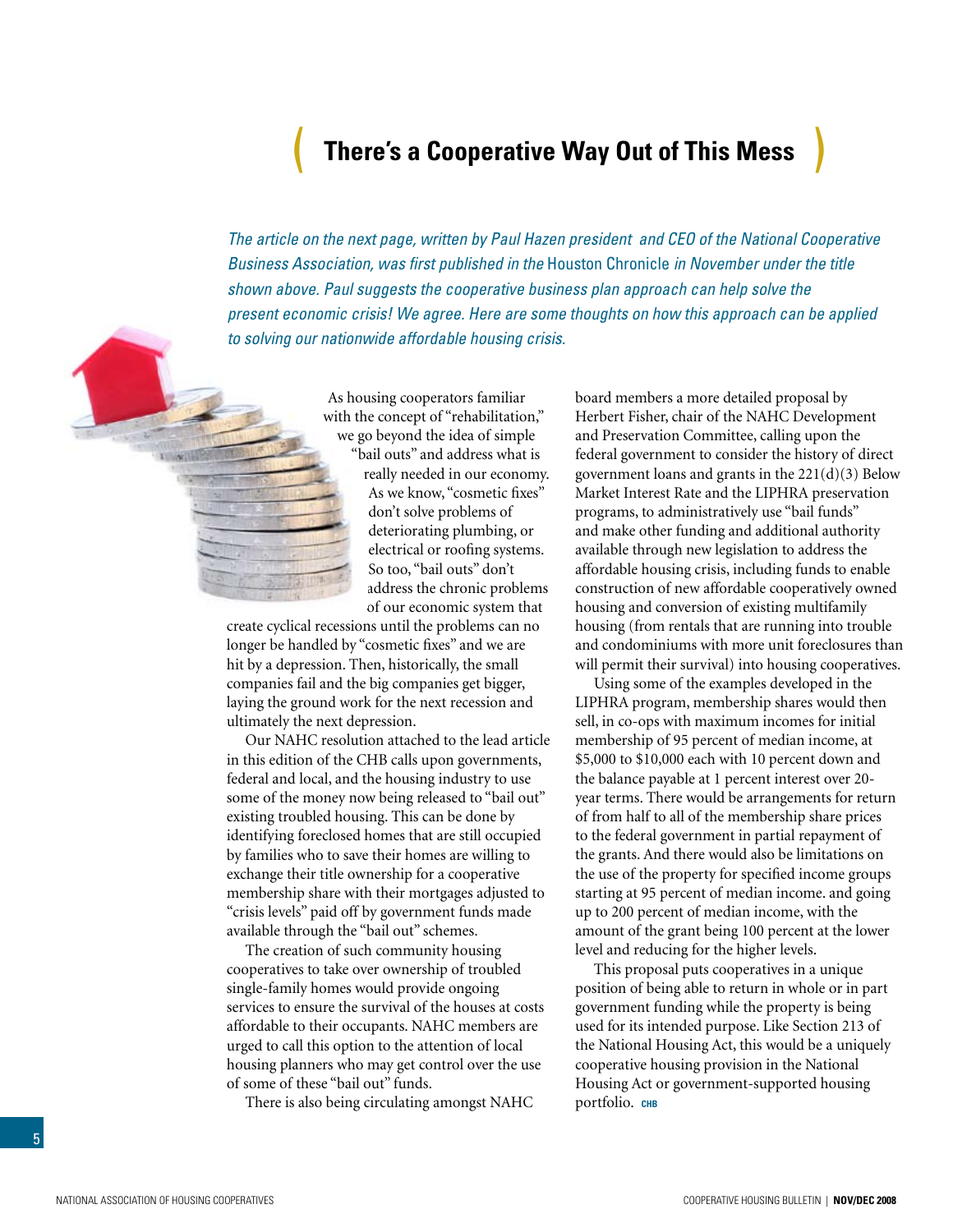# ( **Refuge in Time of Crisis** )

*By Paul Hazen, President and CEO National Cooperative Business Association*

**NEY & INVEST** 

**We need to invest in business cooperatives.**

Paul Hazen may be reached at info@ncba.coop, or visit NCBA at www.ncba.coop. (This article is reprinted with the permission of the NCBA.)

6

**What caused our current** economic crisis? It was greed, deregulation, predatory lending, so popular thought goes. Mortgage lenders and Wall Street are guilty of many of these accusations. But there's one major flaw in the logic of this finger-pointing — these are symptoms, not causes, of our financial system. In other words, it's the nature of the beast.

Investor-owned businesses, pressured by investors' beckoning for higher returns, place the highest value on profit. An unsatiated pool of investors can flee, destroying a company's primary source of capital and bankrupting the business. For business leaders, this clearly is not an option.

Investor-owned businesses also can find that the interests of their employees or consumers are at odds with those of the investors. That executives often hold large amounts of company stock creates an even deeper conflict of interest. Are higher-ups making the right decisions for the company, or are they just making the decisions that boost their own portfolios? Unfortunately, as the subprime mortgage crisis revealed, it's often the second of the two.

This high-risk, profit-first model, in many ways, has failed. While it made our country affluent, it also left us vulnerable.

People want to know where we go from here, what sort of business model could have averted the crisis. The answer is simple, and decidedly American.

We need to invest in business cooperatives.

People gravitate toward comfort and security in times of crises. That's exactly why business cooperatives are so appealing right now. And with President-elect Obama's administration soon to enter the White House, the appeal of bottom-up economic development will only continue to grow.

Structurally, cooperatives are distinct from investorowned businesses. Those who use a co-op's services actually own an equal share of the business. There are no majority shareholders or single owners, and fluctuations on Wall Street exert only an indirect influence on business.

Co-ops include Fortune-500 businesses such as Land O'Lakes and Sunkist, as well as the Associated Press, and are some of the most powerful food suppliers in the country. According to a vast, USDAfunded study at the University of Wisconsin, co-ops hold more than \$1 trillion in assets and have more than 125 million members.

Following the Great Depression, credit unions another type of cooperatively owned business — grew exponentially. Experts, including Ivy League finance professors, agree that credit unions will most likely see a similar surge in the near future.

Credit unions have remained stable in the current wave of bank failures. George Hofheimer, chief research officer of the Filene Institute, a nonprofit think tank that studies credit unions, said that they'll attract members because they haven't had to tighten their lending standards. Credit is flowing as freely today as it was a year ago.

That's because credit unions, like other cooperatives, don't answer to investors. Consequently, they've made less risky moves, like packaging subprime mortgages into stock and selling them on the market. Because every member is an equal owner, there's no incentive for anyone — president, CFO or CEO — to try to manipulate the stock price. No single person stands to gain more than another. The excesses of AIG simply couldn't have happened in a co-op.

This makes for business with a face. Because revenues stay local, credit unions' gains represent gains to the community. And as owners, each member has a say in the business's governance. This creates a culture of transparency, a far cry from the culture of many investor-owned corporations.

These efficiencies manifest in real, tangible benefits to consumers. Credit unions offer better interest rates on deposits and lower interest rates on loans. The average interest on a 48-month car loan at a credit union, for example, is 1.4 percent lower than at a bank.

What draws members to credit unions — strength, good deals, self-reliance, community focus — also draws people to other types of business cooperatives. Food coops, housing co-ops, purchasing co-ops (buyers that come together to leverage economies of scale) — all have blossomed in recent years, bringing services to people who either couldn't afford them or were geographically marginalized.

There's no such thing as an invulnerable business model, and certainly co-ops feel the stress of a weakened economy. But as the Great Depression showed, business cooperatives can help stabilize an economy in turmoil.

By working cooperatively, Americans will regain the trust in each other and in the economy, that in recent weeks has been so severely damaged. **chb**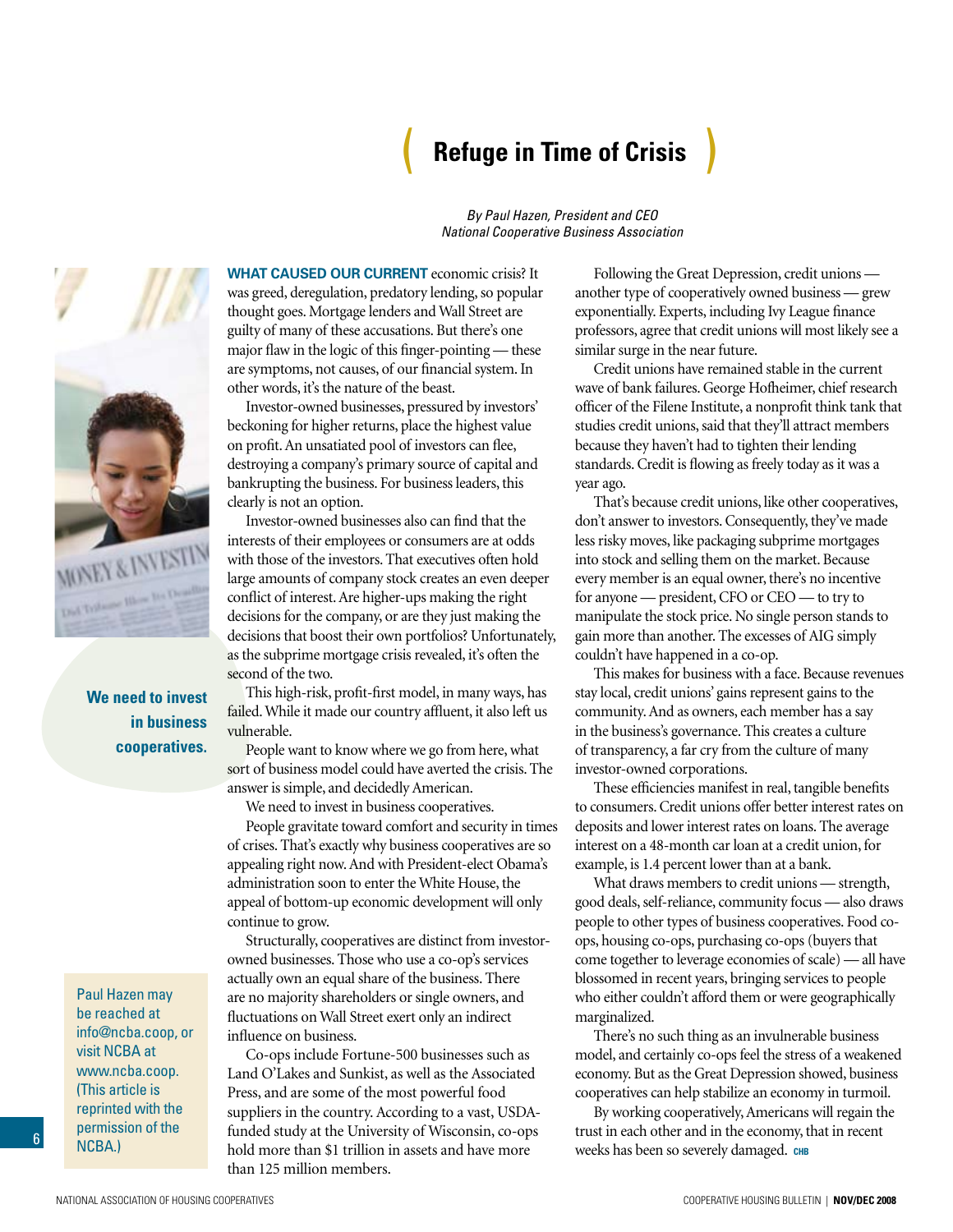# NAHC CONFERENCE NEWS

<span id="page-6-0"></span>

# **Annual Conference Updates: Houston and San Francisco**

The Houston conference promised to be an informative and productive session with national speakers delivering on a variety of timely topics. Unfortunately, Hurricane Ike's landfall in Houston forced the cancellation of the conference. Co-Op registrants were alerted to the options that the NAHC Board of Directors offered for making refunds in a December 5 email. A follow-up email will be sent soon to those who have not yet responded. Please contact the NAHC office at (202) 737-0797 if you require additional information.

## **San Francisco 2009 Conference**

We are now in the planning process for the 2009 Annual Conference, to be held October 9-12 in San Francisco, at the Hyatt Regency, Embarcadero Center. This conference will provide an opportunity to receive the latest educational topics relevant to the current Co-Op environment, government relations updates, and networking opportunities with your fellow members and professionals.

# **Call for NAHC 2009 San Francisco Annual Conference Suggestions**

NAHC members and others from the cooperative housing community are invited to submit ideas for training sessions at the 2009 NAHC annual conference. "We are especially interested in hearing from cooperative professionals and experienced cooperative presidents about what they can contribute, what they and their board members want to learn, and what they want to discuss," Dee Ann Walker, NAHC Interim Executive Director said.

If you have suggestions for the conference, would like to assist in training activities as a moderator or resource person, or would like to be involved in the program in other ways, please contact Dee Ann Walker at dawalker@coophousing.org or via fax at the NAHC office 202/783-7869.



**The Hyatt Regency San Francisco** offers world-class views of the famous bay, ferry and bridge, gorgeous waterfront, easy access to downtown, and luxurious Four-Diamond accommodations.

The San Francisco Bay view hotel is the perfect base from which to take advantage of Embarcadero waterfront's unique cultural and recreational offerings, including:

Alcatraz Island Aquarium of the Bay Cable Cars Coit Tower Fisherman's Wharf Golden Gate Bridge Historic Sites Lombard Street Museums

Performing Arts Pier 39 San Francisco Zoo Shopping The Exploratorium Wine Country Yerba Buena Center for the Arts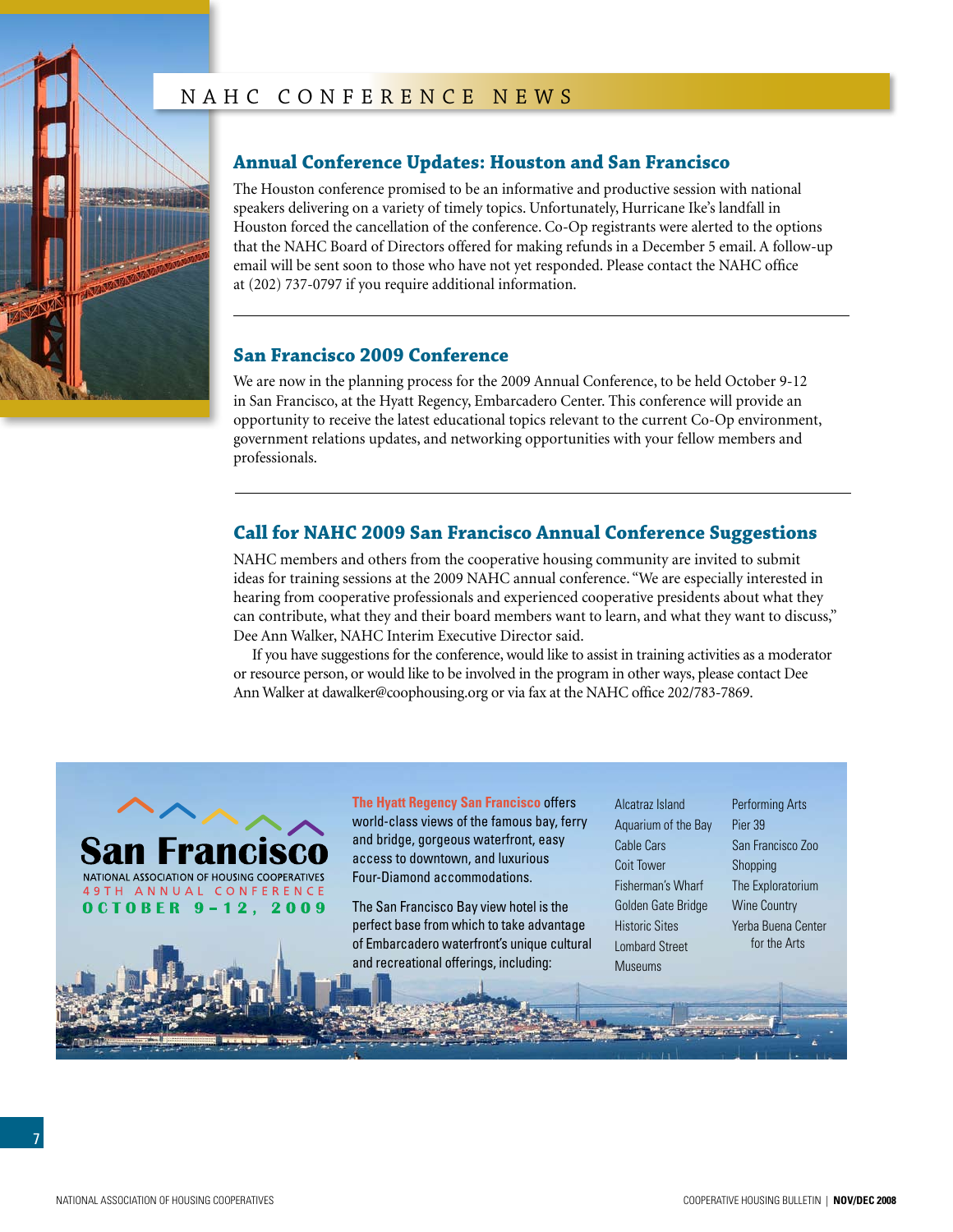# MEMBER NEWS

<span id="page-7-0"></span>

### **Co-op Services, Inc. Welcomes 53rd Building to its Co-op Network**

Gratiot Woods Co-op opened its doors in June, after one year of construction. It is our newest CSI building and is located in Detroit, Mich. Since the opening, the members of the building have been working hard to sign leases and move people in. The building is almost full now and the residents are happy with their new surroundings. Wireless Internet access will be available in all units, and the building has a cozy computer center for residents. It is the first CSI building to receive a grant for the HUD's Neighborhood Network program.

Committees have been established and the council is working diligently to make important decisions. It has already tackled some tough jobs and has proved that it can handle anything that comes its way. The building officers are Barbara Shumake, Barbara Chavez, Estelle Jackson and Fran Lewis. Leasing co-chairs are Fran Lewis and Annie Sturdivant. These women have been through all of the good times and all of the challenges that are associated with opening a new building. President Shumake says, "I think our building is the best! It is a comfort to be here and I've never slept so good at night. I can do what I've always dreamed of here at Gratiot Woods."



Gratiot Woods Co-op

The building décor committee shopped for hallway and common area decorations. A group of volunteers put together a successful November building dedication. CSI is hosting a December new member orientation at which members will learn about the co-op system, the history of CSI and the benefits of volunteering.

#### **Contact**

Anne Sackrison, Education Manager CSI Support & Development Services 8425 E. Twelve Mile Road, Suite 100 Warren, MI 48093 586/753-9013 | fax: 586/753-9022 www.csi.coop Equal Housing Opportunity

### **PAHC Workshop Held in Mid-November**

The Potomac Association of Housing Cooperatives held its fall 2008 Quarterly Training Workshop at Heritage Park Cooperative on Nov. 15. Robert Strubin, president of RJ Management, led the discussion on Cooperative & Resident Safety — How to keep your cooperative and residents more secure and safe.





Lynda King of Fox Hall in Hampton, VA, winner of a raffle drawing and Robert Strubin, President of RJ Management

This portion of the program was intended to provide members with a working knowledge of the issues, policies and practices affecting resident safety and cooperative security; however, the attendees steered the discussion to the management agent working together with the board of directors. Accordingly, the 26 attendees, representing nine cooperatives from Baltimore, Md., to Hampton, Va., who braved the stormy weather, asked Strubin to reserve Cooperative & Tenant Safety for our 2009 Annual Conference. Therefore, the attendees debated the responsibilities of both management and board, and how they can ensure that management and the board work together successfully for the betterment of the cooperative. Everyone, from co-op employees to board members left

with a determination to work in unity to ensure their respective cooperative corporations remain viable and serving the membership.

Immediately following the workshop, PAHC's Board of Directors met and discussed increasing cooperation with NAHC, member concerns, additional website improvements and planning longrange strategy meetings to keep the association moving forward.

PAHC will host its 2009 Annual Membership Meeting on April 23-25 at the Grand Hotel in Ocean City, Md. Some of the anticipated workshop topics include HVAC and Electrical Maintenance, Board of Directors Roundtable and Cooperative & Resident Safety.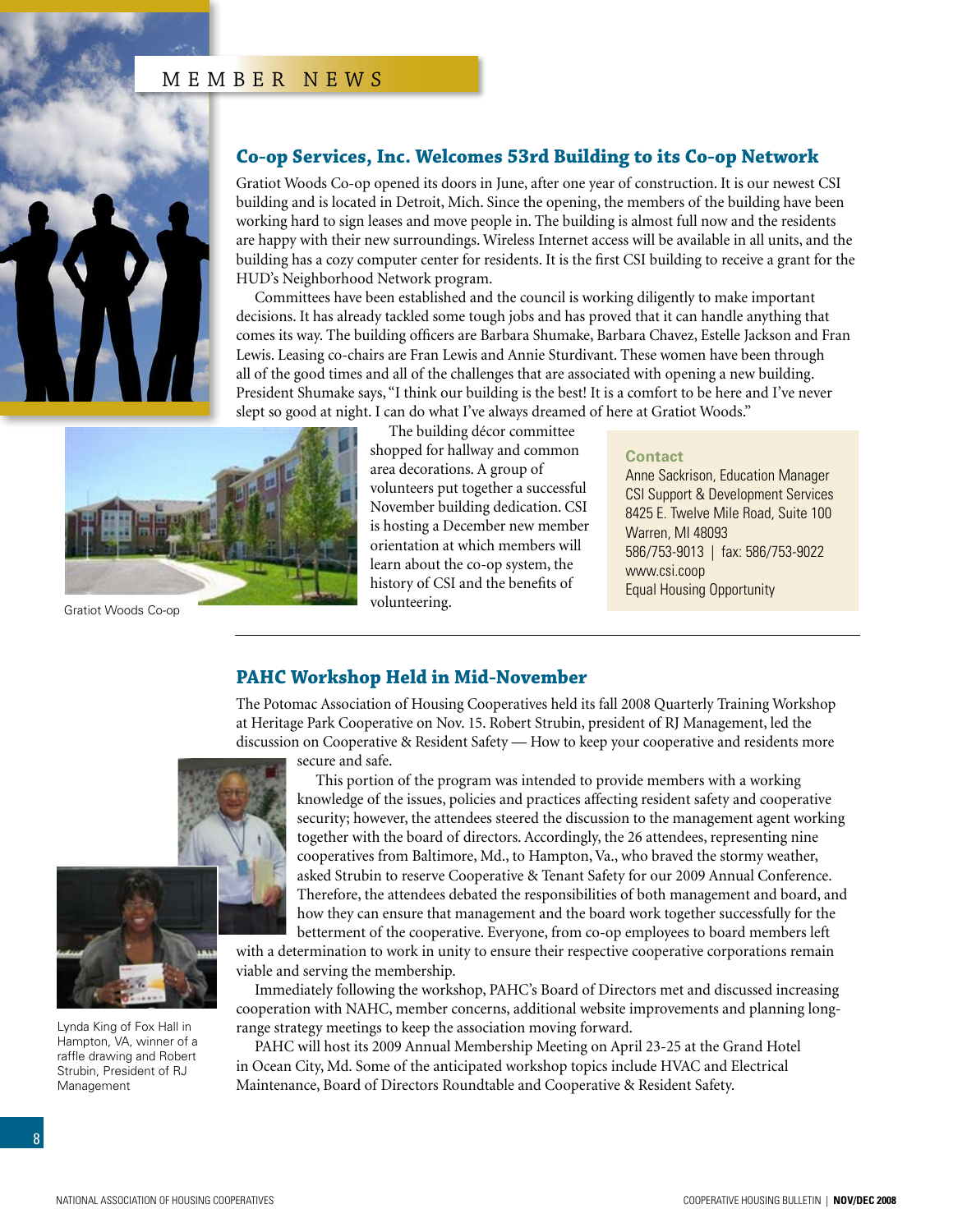### <span id="page-8-0"></span>**Greenbelt Co-op**

The six co-ops in Greenbelt, Md., planned several joint activities during October, co-op month. We had a banner across the major road in old Greenbelt announcing October as co-op month and feature stories on each co-op in four issues of the local paper, the *Greenbelt News Review* (which itself is a co-op). We placed an ad in the *News Review* listing all the activities of the individual co-ops during October and manned a booth at the Greenbelt Farmers Market to give out information and bookmarks that list the co-op principles and contact information for all the co-ops.

We also held a scavenger hunt involving the community and all the co-op locations. The six coops involved are GHI, the Greenbelt Federal Credit Union, Greenbelt Consumer Cooperative Inc. (supermarket), Greenbelt Nursery School, New Deal Cafe, and Greenbelt News Review (the local free weekly newspaper). www.greenbelthomes.net **chb**

### A Cooperative Solution [\[continued from page 1\]](#page-0-0)

cooperative to be organized by NAHC-selected professionals with local community support.

Each participating family would have the option of becoming a cooperative homeowner or continuing in occupancy as a renter. To become a cooperative member-homeowner, the family would have to buy a membership certificate (share of ownership in the cooperative), paid for on an affordable cash or installment basis to be determined on a case-by-case basis by the sponsoring cooperative's Board of Trustees.

Government funds in addition to costs involved in actions 1, 2 and 3 above would be needed for organizational set-up expenses for each cooperative, which are estimated, with NAHC pro bono volunteer input, at less than \$20,000 per cooperative regardless of the number of homes involved in the specific target area program.

NAHC would provide volunteers recommended by its Development and Preservation Committee to act as consultants and sponsoring trustees in the structuring and setting up of the cooperative entities in conjunction with local governments handling the federal funds. An appropriate fee would be built into each cooperative's annual budget to pay for a continuing professional oversight role. **CHB** 

# federation news

### **Health Insurance Seminar**

Many of the residents of the FNYHC member buildings, due to circumstances beyond their control, have lost their Health Insurance coverage. To serve the co-op and condo community, FNYHC formed a Health Insurance group. A top-rated insurance broker, Rampart Group, held Seminars beginning in October, 2008. Tom Dougherty of The Rampart Insurance Group conducted these meetings. Information on Long Term care and other health insurance topics were discussed.

The benefits to the members of FNYHC included:

- Special member discounts
- Home consultations by appointment (no obligations)
- Educational workshops (no obligations) throughout the year.
- New York State Partnership Programs

Watch future CHB's for an update on implementation and other news and ideas for your Co-Ops.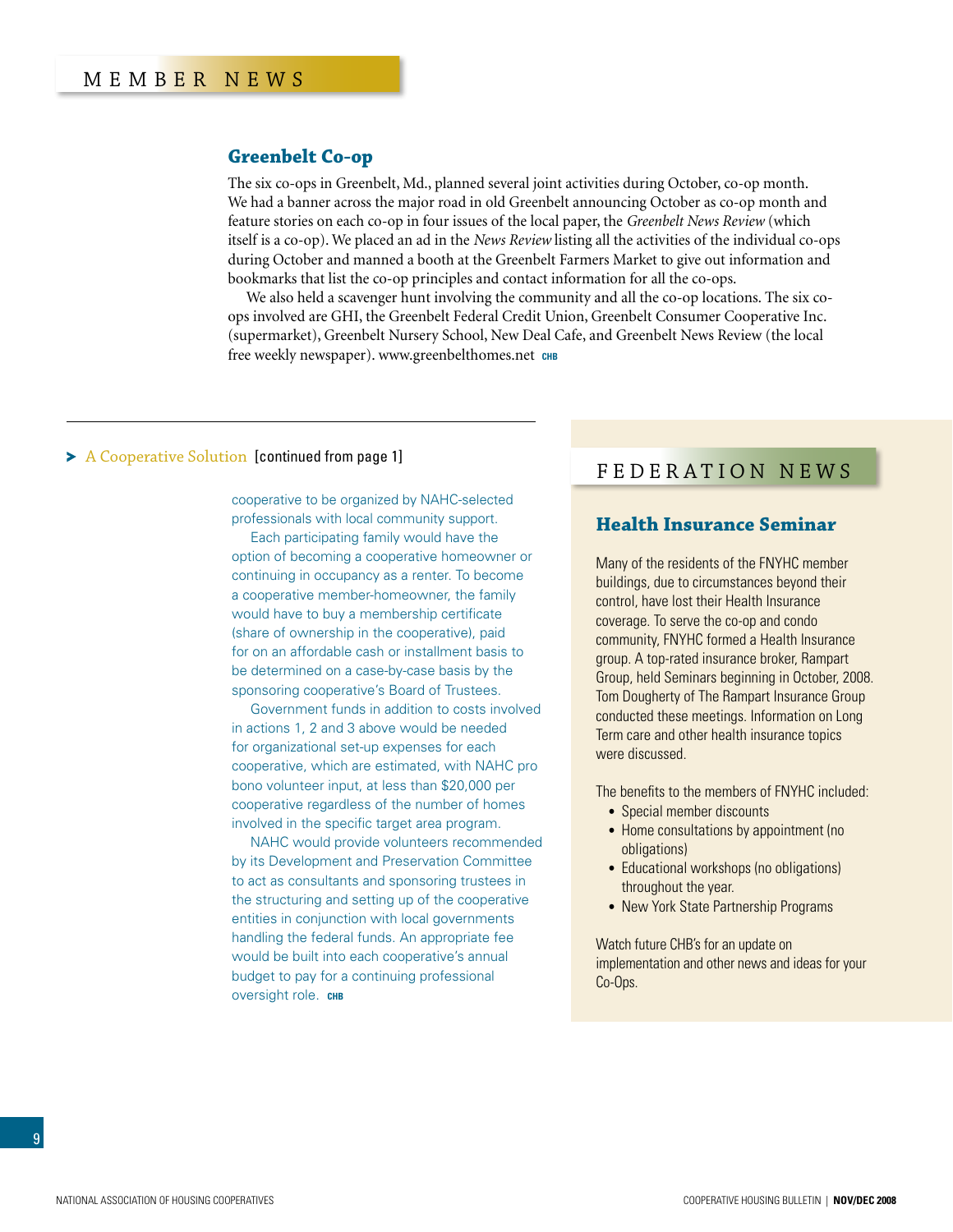# ( **The Acid Test — 1932-1936** )

<span id="page-9-0"></span>Editor's Note: The great economic depression in the 1930s came at a time when the only large scale moderate income cooperatives in the United States were the Union sponsored ones in New York City. The Amalgamated Cooperatives developed by Abraham Kazan survived that terrible time, while even many higher income co-ops failed. How they survived in the years before there were any FHA insurance and HUD assistance arrangements will be of interest to many co-ops who are already facing depression-related problems.

With the number of applicants always increasing, it seemed to the Amalgamated Housing Corporation and, to some extent, Amalgamated Dwellings Inc. that the progress and expansion of the organizations would continue indefinitely. Members always paid their carrying charges on time. For every member-cooperator who filed an application to withdraw, there were several to take his place. No reserves were being set aside for the purpose of repurchasing stock. No funds were available

for other reserves.

In the early 1930s, while economic conditions were getting worse by the day, the management of the housing corporations was preoccupied with plans for new construction. The fact of the matter is that building was completed only in the spring of 1932.

In the summer of 1932 the incomes of most of the cooperators began to drop. The number of people desiring to give up their apartments began to rise, and the number of those who wished to join was declining. Those who still had a desire to become members were skeptical about investing the large sum of money needed — in some instances, it would be their lifetime savings. The



PHOTOS COURTESY OF HERMAN LIEBMAN MEMORIAL FUND, AMALGAMATED HOUSING CC

shortage of money began to be felt.

Together with a good many others, management thought that the unemployment which affected the majority of the cooperators would not last very long. Many members began to fall behind in the payment of their carrying charges. Measures to enforce payment had to be taken. Later on, as conditions grew worse instead of better, the mortgagees were asked to delay the paying of the mortgage amortization with a promise to repay it when economic conditions improved. The mortgagees agreed to this arrangement.

The years 1932 to 1936 can be considered the darkest period in the history of real-estate business. Mortgage defaults were frequent. Properties were foreclosed and taken over by the lenders and then dumped on the market at any price. In a large number of cases, the owners, without waiting for legal action to be taken against them, voluntarily assigned the rents and the title to the mortgaged properties, unable to continue to operate them.

The good reputation that the two Amalgamated cooperative organizations succeeded in establishing for themselves during the few years of their existence materially helped them during the depression. The lending institutions knew that every effort was being made by the organizations to keep up their obligations. They had full confidence in the management.

Two other problems equally as difficult confronted the administration: What was to be done about the member-cooperators who failed to maintain their carrying charges? What was to be done about the member-cooperators who had to move away and who expected to have their stock repurchased? If the corporation failed to exercise its right of repurchasing the members' stock and permitted the members to sell their equity to the public, the reputation of the

*This article is reprinted with permission from "Story of a Cooperative Community, The First 75 Years: 1927-2002," published by the Herman Liebman Memorial Fund, Amalgamated Housing Cooperative, 98 Van Courtlandt Park South, Bronx, NY 10463. Edward Yaker, President.*

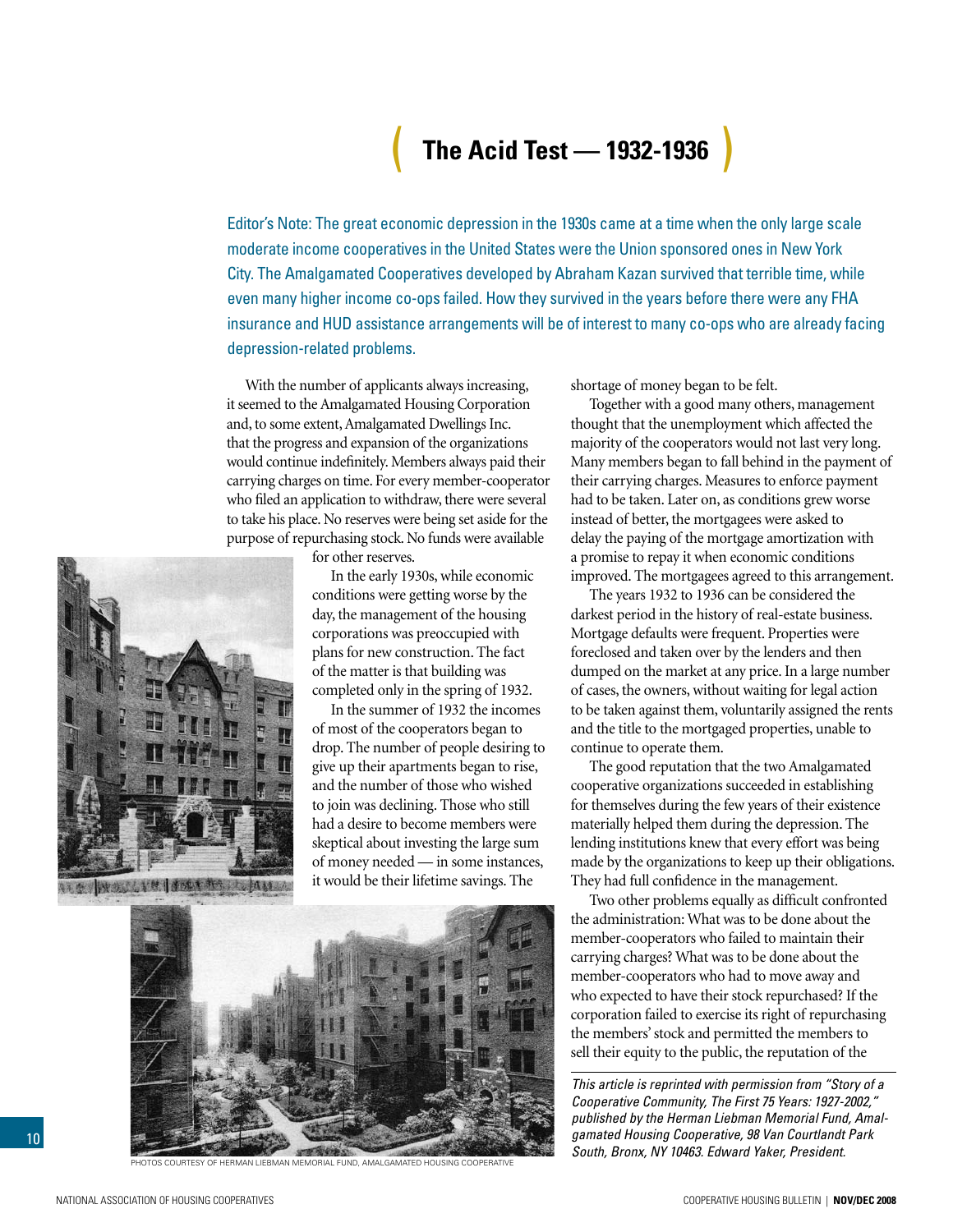

Amalgamated Grocery store and bus

cooperative would suffer an irreparable blow.

As the situation was getting worse and almost hopeless, something drastic had to be done if the cooperative was to be saved. To begin with, each cooperator was advised that he must make every effort to keep up his maintenance charges. Simultaneously, the Board of Directors, House Committee and management agreed that as long as a member made the effort, though he actually was unable to pay the required monthly charge, no action would be taken against him. However, if in the opinion of management, a member who could pay deliberately tried to avoid payment, drastic action was to be taken.

At the end of 1936, the corporation found itself with \$156,000 in rents receivable; however, during this period, eviction proceedings were taken against only two members (both not members of any union). This large sum of receivables, it must be stated, was eventually collected without the loss of a single dollar. Occupancy during the worst months of the depression dropped to 95%. It is interesting to note that in the early days of the depression, the members who were employed set up a fund to assist those who were out of work. As the depression deepened this fund had to be discontinued.

The second problem was how to repurchase the stock of members who had to withdraw. If the cooperative could not offer some plan to repurchase this stock, future applicants would lose confidence in the organization. The reputation of the cooperative was at stake. The following policies were therefore adopted:

1. The outgoing members, instead of receiving their investment in full at one time, were all paid an equal share in proportion to their investment.

2. Every dollar not used up in the maintenance of the project was channeled to repay the outgoing members.

3. The resources of the A.H. Consumers Society Inc., the parallel cooperative business organization functioning in the development, were to be used for repurchasing members' stock.

4. In the case of Amalgamated Dwellings, when members withdrew, the Amalgamated Bank was authorized by Messrs. Lehman and Rabinowitz to

extend loans to the cooperative up to the par value of the stock. This enabled the cooperative to redeem the members' stock without difficulty.

These efforts had a beneficial effect. Membercooperators who were wavering whether to stay in the community or to leave, were encouraged to remain.

With little money available for investment in a co-op apartment, the corporations agreed to rent some of the vacant apartments. In cases where an individual was hesitant about making the investment, a plan was developed by which he could join on a temporary basis by investing only \$100 per room. In these cases, families signed a lease for a 2½ year period and paid a fixed rental. This rental was usually about \$5 to \$10 per month higher than the maintenance charge paid by cooperators for the same apartment. If after the 2½ years or at any time during that period, the tenant decided to join as a cooperator, the excess charge was credited against the investment. If he decided not to become a member and wanted to withdraw, his \$100 per room was refunded to him. In such cases, it was optional for the corporation to allow him to continue as a tenant.

In all these transactions, A.H. Consumers Society Inc. acted as an agent for the housing corporation. The highest amount of the cooperative stock taken over by A.H. Consumers Society during this period was \$275,000 or almost 30%. The depression years were our darkest hour. By the emergency measures described above and by the cooperative spirit of the people, we survived. Two other large cooperative developments which had been organized about the same time were not so fortunate and became casualties of the depression.

Rebuilding was a slow and tedious process. It took all of ten years before the havoc created by the depression could be overcome and new work undertaken. As the economic depression subsided, the stock was resold to new cooperators and the money was used to pay off the loans, repay the deferred payments on the mortgage amortization and the other obligations incurred. The members who had left the community eventually received back every dollar of their investment. **CHB** 

 **If the corporation failed to exercise its right of repurchasing the members' stock and permitted the members to sell their equity to the public, the reputation of the cooperative would suffer an irreparable blow.**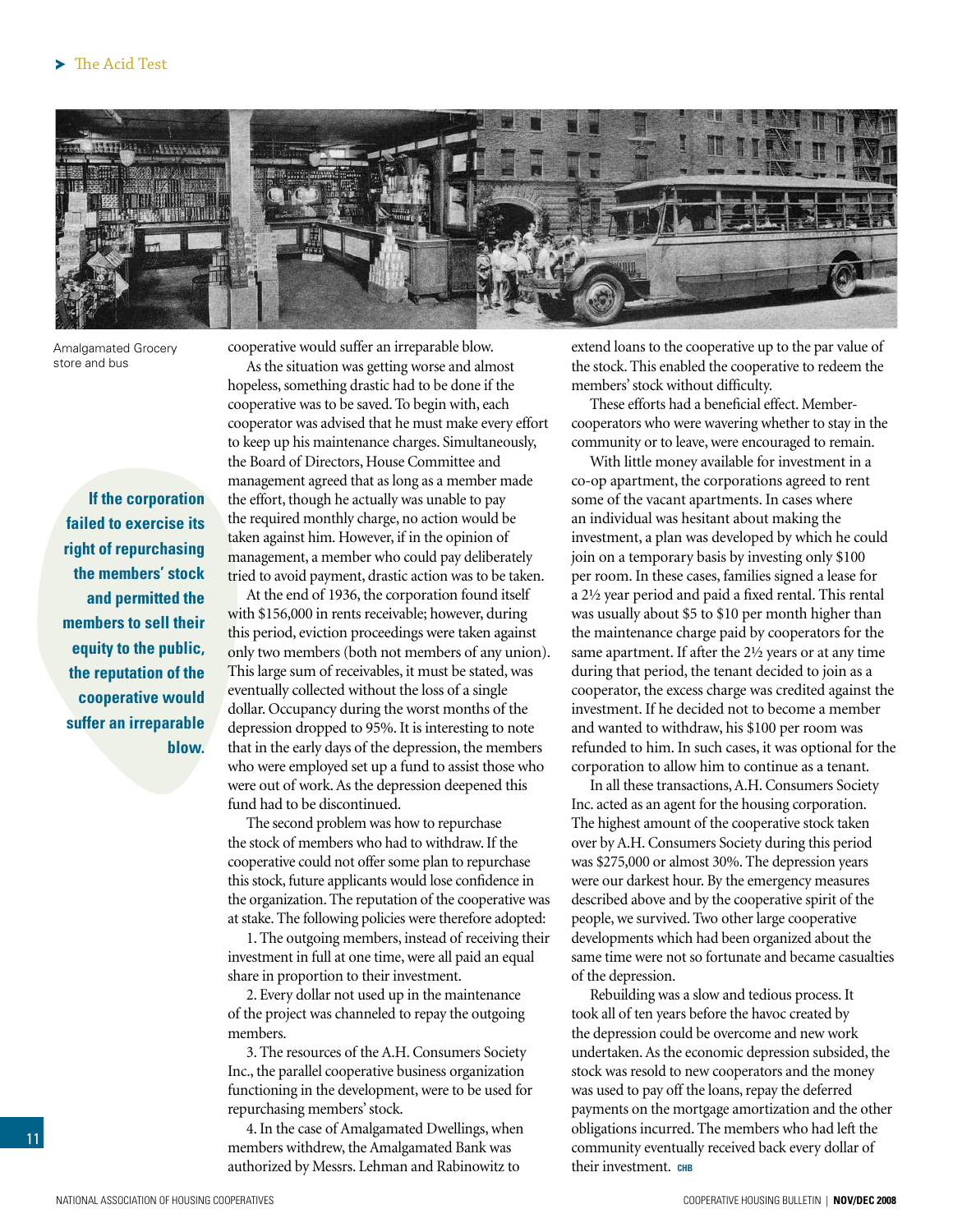# <span id="page-11-0"></span>( **Board Acts on Government Relations Committee Report** )

If any NAHC members have questions about what NAHC is doing to help housing cooperatives during these anxious days, consider the following: Mary Ann Rothman, chair of the Government Relations Committee, delivered a detailed report to the NAHC board at its special meeting held Oct. 25 in Alexandria, Va., and praised the skill and industriousness of NAHC lobbyist Judy Sullivan.



Judy Sullivan

Based on minutes of the meeting, here are the action items reviewed and board actions taken.

**On reverse mortgages for cooperative members:** Rothman moved that NAHC send a letter to the HUD in support of reverse mortgages as an important tool for maintaining affordable housing and enabling seniors to continue living in their homes. The motion passed unanimously.

**On enabling use of veteran's benefits for the purchase of cooperative units:** Newly published VA regulations exclude limited equity cooperatives and include a sunset clause on the VA authorization for this program of December 2011. Rothman moved that NAHC take action to remove this exclusion and the sunset clause so that all veterans can have the opportunity to use their low-interest loan benefits to become cooperative homeowners in all kinds of cooperative housing and to make permanent the right of veterans to use their benefits to purchase housing cooperative units. The motion passed unanimously.

**On extension of homeowner benefits under Section 216 of the IRS Code to "land only" cooperatives:** Rothman reported on progress in getting changes in the regulations so that manufactured home cooperatives, including mobile home park cooperatives, can have the same tax benefits as other housing cooperatives. Judy Sullivan is seeking additional partners in this effort.

**On development of scattered site cooperatives to preserve foreclosed housing:** At the request of the Preservation and Development Committee, the Government Relations Committee has looked into this program. Rothman moved that NAHC support the concept of rescuing and furthering affordable housing following the cooperative model. The motion passed unanimously.

**On support of NCB's effort to enable NCB's not-for-profit NCB Capital Impact to become a Community Development Financial Institution:** Rothman reported that NCB had asked Rep. Carolyn Maloney (D-N.Y.) to propose legislation in Congress regarding this issue, H.R. 6642. Rothman moved that the board authorize NAHC to express its support for passage of H.R. 6642 in a letter to the House Financial Services Committee Chairman Barney Frank (D-Mass.), signed by NAHC President Mark Shernicoff, and that staff distribute sample support letters to NAHC members in the districts of key congressional committee members. The motion passed unanimously.

**On support of the Community Reinvestment Act:** Rothman requested that NAHC authorize its president, Mark Shernicoff, to write an article for the NAHC website that gives clear reasons why the Community Reinvestment Act is not responsible for the current financial situation, and that the article be distributed as needed to newspapers nationwide in the form of a letter to the editor. The motion to authorize the writing of the article and its posting and distribution passed.

**On how the new federal housing tax credits apply to cooperative equity purchases:** Rothman stated that the tax credit is up to 10 percent of the buyin membership/equity, up to a maximum \$7,500. Shernicoff added that the tax credit applies when the cooperative qualifies under IRS code 216. Subsequently, it was brought to our attention that the tax credits are more in the nature of interest-free loans to be paid back by the taxpayer over 15 years by an addition to the annual tax of one-fifteenth of the allowed credit. Additional information on and a summary of the new law are available on request from NAHC. Send requests to the CHB editor.

**On establishing a "Housing Cooperative Connections" program:** Rothman requested that NAHC support Sullivan's suggestion that such a program be established as a service for cooperators. It would be an extension of the "clipping service" that Sullivan now provides to several of us and would involve sending by e-mail articles of interest to housing cooperatives and to all NAHC members. The clips also could be sent to selected non-members with a follow-up saying that if they become NAHC members, they will continue to receive the clipping service. Funding would be requested from NCB to launch the project and support it for the first year. Rothman moved that the board authorize Bostrom Corp. to pursue a request for this funding with NCB and that Sullivan serve as staff for the project. The motion was approved unanimously. CHB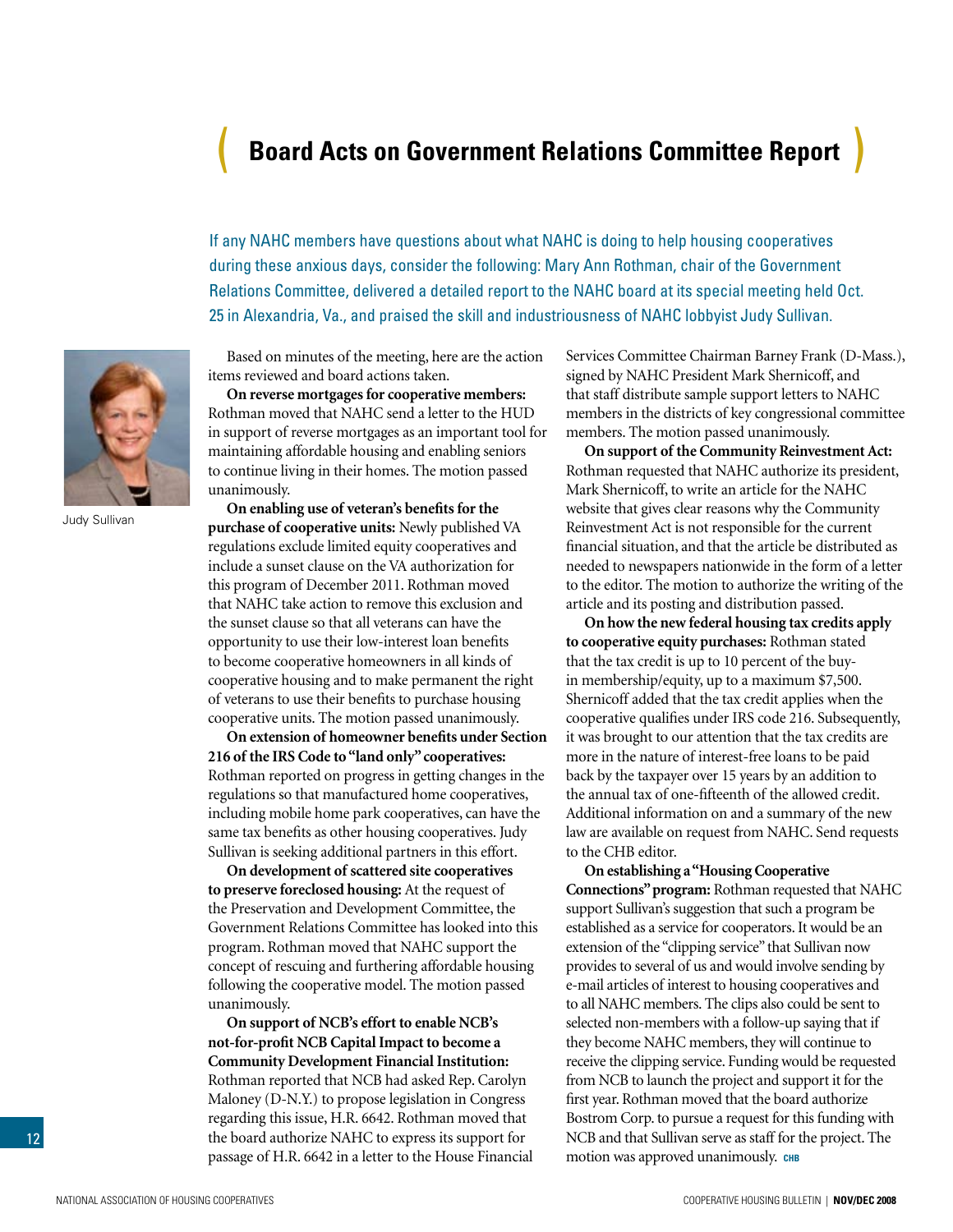# <span id="page-12-0"></span>( **What Do You Mean I'm Not Getting My Money Back?** )

I have had a lot of interesting and great experiences since qualifying to move my family into our threebedroom, 18th floor apartment in a cooperative building. We had the right family size for a threebedroom and our family (my and my wife's) income was enough to meet the minimum income standards, but not too high to disqualify us under the HUD maximum income requirements. The housekeeping check showed we had good habits and our credit and background checks came through clean.

One day, not long ago, I was walking from my apartment to the elevator on the 18th floor when I bumped into my co-op neighbor Luis Sawyer, who was waiting impatiently at the elevator.



"Good morning, Luis," I said. "Been waiting long?"

"Too damn long," he responded. "You all got to do something about these elevators, they are just too slow."

I guess that his "you all" words were meant for the elected board of directors, since the announcement just went out a day ago that I had been elected to the board in a hotly contested and disputed election earlier in the week; there had to be a recount of ballots. My mental reaction was, "Oh my gosh, is this

what I have gotten myself into by being elected to the board — to take slow elevator complaints?" But wanting to show my interest in his problem, I asked, "How long have you been waiting, Luis?"

"At least three minutes," he tersely responded.

"Come on, Luis, that is not a long time. We've got 260 apartments in this building with three elevators. You wait that long on red light at the six corner intersection when you go out of the building," I pointed out.

He hesitated as the elevator door opened and we got on and he commented, "I guess you are right. I got too impatient but I am just ticked off about this cooperative business."

"What do you mean?"

"I have been planning to move to get closer to my new job, and I went into the management office to get the details on how the money would be handled, and I was told that I wasn't going to my deposit back and they don't even pay interest on the money they have been holding," he charged.

I stopped, shocked. "Luis, why should you be asking about your security deposit? You know you didn't put up a security deposit when you moved into the cooperative 10 years ago," I said.

"But I left \$1,000 when I moved in, in addition to the first month's rent," he angrily responded.

"Yeah, but with that money you bought a share of the cooperative, you became a member of the cooperative." I pointed out, adding, "I know you should know that because I was on the Membership Committee when you and your family were interviewed and explained that to you so there would be no misunderstanding if you decided to buy and move in. Don't you remember that."

"Well, something like that," he responded "but when I said once I was buying my apartment, I was corrected and told no I wasn't."

Exasperated, I said, "Luis, what misunderstanding? One has nothing to do with the other. Of course you didn't buy your apartment. You were told you were buying a membership."

"But," he said, "when I went in to see about moving, I was told I had to sell my membership first. This is all too confusing."

"No, it's not, not if you just stop a minute, stop being so angry and frustrated, and use your brain a minute, think and ask more questions. When you were told you wouldn't get any security deposit or security deposit interest, did you ask what happened to the money you paid when you moved in?"

"No, I was too angry and just stomped out of the office"

"Luis, please be patient and listen to me," I pleaded. "Had you asked at the office, you would have been told that when you moved in, the family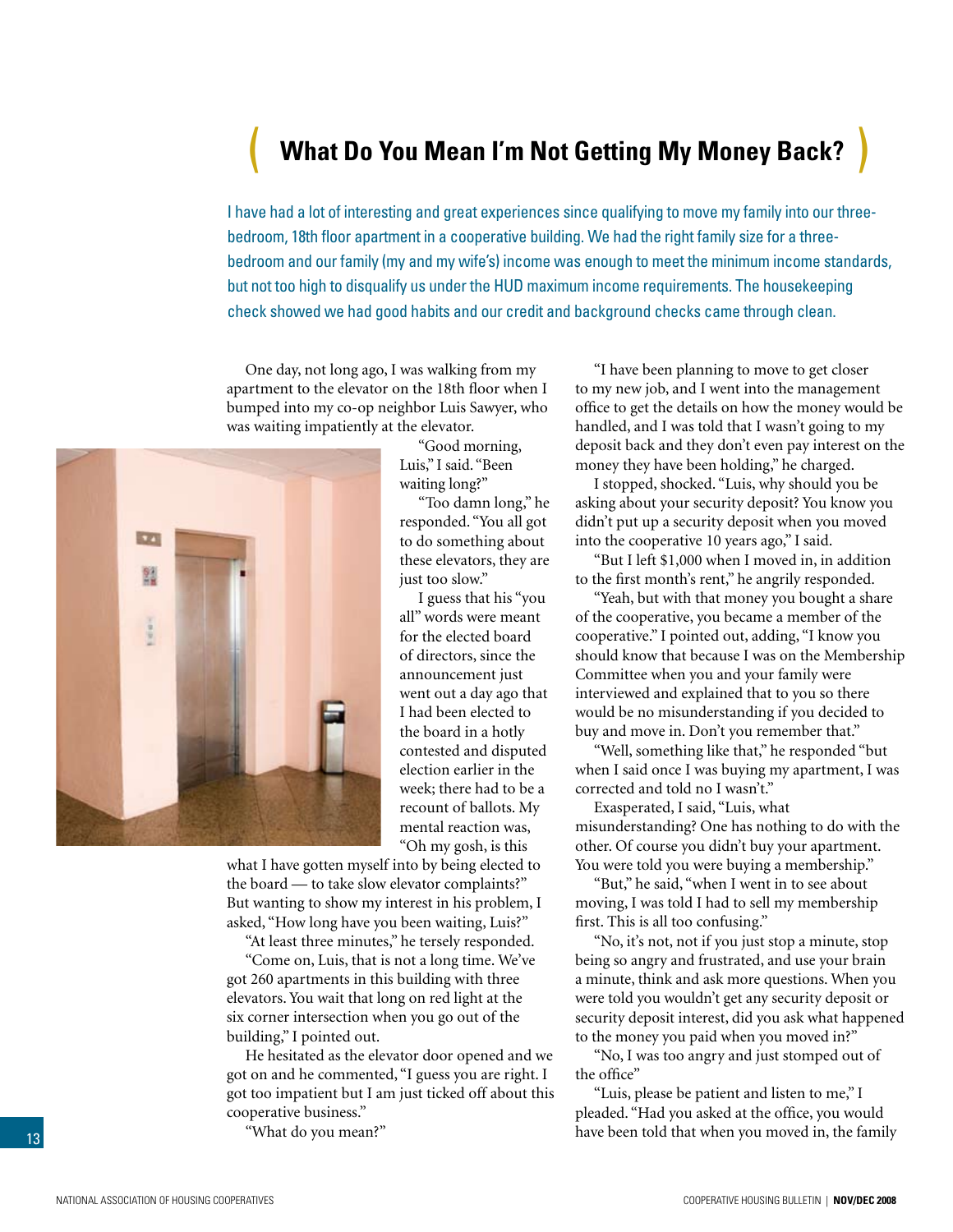#### What do you mean I'm not getting my money back?

who owned your membership before you got an accounting for the \$1,000 you paid and it was used to pay them what they had coming to them. Today when you sell your membership, you can do one of two things; one, you can ask the cooperative to find a buyer for you and sell it for the current price of \$2,000. Or, you can find a buyer whom the cooperative can approve under its standards for any price they will pay but no more than \$8,000, which is the maximum price for which a cooperative membership can be sold under the cooperative's bylaws. There is then a formula in the bylaws that determines how much of the purchase price you will get. My guess is you will probably get all of that price except the resale fee if your apartment is in good condition and you aren't behind in your monthly charges."

Luis stood there with a blank look on his face. "Oh my goodness," he exclaimed, "that means I am in good shape. That would give me enough money

to complete my move, and I have an uncle who has been waiting for over a year to move into our cooperative and I am sure he would pay me \$3,000 for my membership."

"Luis, be sure that your uncle's family size and his income will qualify for him for membership and that he doesn't have any criminal or drug record so that you don't waste a lot of time having his membership application processed only not to be approved."

"Oh, he is straight as an arrow. No worry about that," said Luis as he walked off toward the garage to get his car to drive to his job in the suburbs.

As I walked to the corner to catch my bus, I called after him laughing: "Be sure to tell your uncle to control his kids so they don't tear down the drapes in the interview room when his family meets with the Membership Committee." CHB

*By Herbert H. Fisher, Chicago, Ill.*

*Only \$1500 for up to 10 participants!*

# **Housing Cooperative** deserves the deserves **the**

**NAHC provides custom designed training courses presented at** *your* **cooperative using** *your* **governing documents.**



Book your specialized training course today. Contact NAHC at 202-712-9029 or jwilliams@coophousing.org.

*Note: The hypothetical cooperative in the story above had HUD-related financing under a program that imposed income maximums on who could move into the cooperative and is a not-for-profit corporation that issues membership, not shares. For cooperatives that have paid off HUD-related financing or whose regulatory or use agreements have expired, such restrictions do not apply, except as may be limited by the cooperative's bylaws and/ or articles of incorporation, which can be amended by vote of the cooperative members/shareholders. For business corporation cooperatives or those organized under statutes that permit share issuing, the word "shareholder" or "shareholders" can be substituted for "member" or "members." HHF*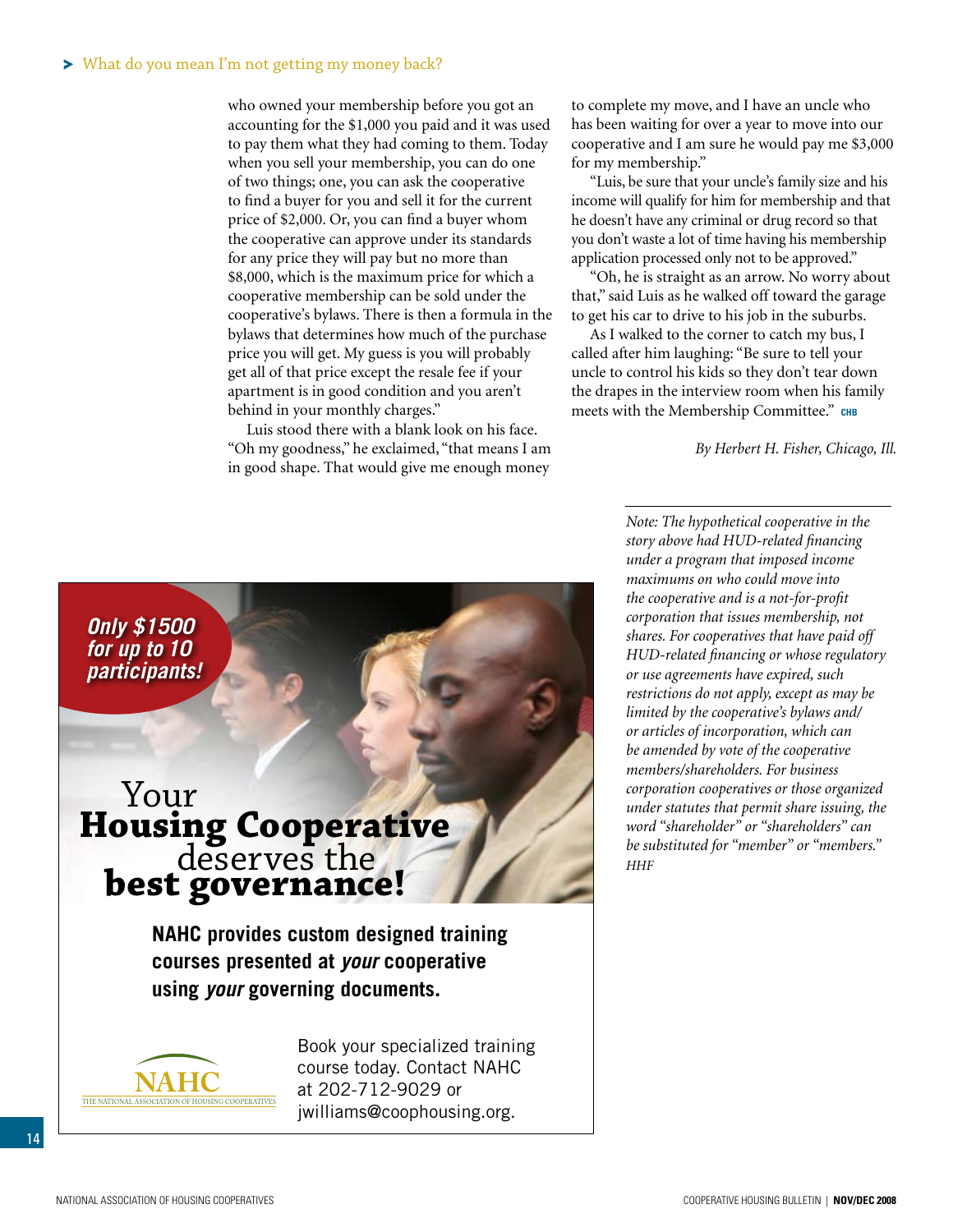# ( **Share Loans and Share Credit** )

*By Roger Willcox*

<span id="page-14-0"></span>With far more than 50 e-mails received in recent months, expressing various points of view, it seems a good time to review what co-op share loans are, what they can offer and where more information may be obtained. For starters, here's a definition: Share loans are loans secured by the collateral value of a cooperative membership or shares.

This article probably will be the first of a series of articles examining and reporting on share lending in theory and in practice. It provides a brief introduction to share loans and more detailed information and comment on the Share Credit Corporation's program.

As developed over the years, share loan arrangements are significantly different for these kinds of housing cooperatives:

**Market rate co-ops** — where share prices are largely determined by market considerations and shares are generally sold for \$15,000 or more.

**New conversion co-ops** — where prospective members need loans to complete purchase of their memberships.

**Limited equity co-ops (LECs)** — including those with annual increases in share prices based on cost-of-living changes or a dollar or percentage formula.

**Market rate co-op "share loan" arrangements** in the New York City area are now well established. They include loan arrangements provided by some banks as well as those offered by NCB Savings FSB and the Sixth Avenue Credit Union. Many lenders require "tripartite agreements" or "recognition agreements" among the cooperative, the lender and the co-op member borrowers. These agreements set forth arrangements for the benefit of the parties concerned. As an example, if a co-op member borrower fails to make payments as agreed, the cooperative will want to know what legal actions the lender may take to collect what is due.

Share loan arrangements for market-rate cooperatives outside the New York area often are not available because the "collateral value of a cooperative membership" as security for a loan is not as widely recognized outside the New York market area.

**Share loan arrangements for new conversion co-ops** have been used for many years. FCH, the not-for-profit operating arm of the Foundation

for Cooperative Housing, organized several large conversions using share loans. An early example was the 1956 conversion of the 1,609-unit Armistead Gardens complex of three lower-income war and public housing projects in Baltimore, Md. When the opportunity to buy that complex became available, more than 10 percent of its dwellings were vacant and organized vandalism was prevalent.

To make a conversion possible, FCH had to arrange for funds so that share loans could be offered to all its low-income tenants. When arrangements were worked out so that all existing tenants could join the co-op by assigning their security deposits and agreeing to three-year share loans, whose monthly cost plus the co-op monthly carrying charge were less than the rent they had been paying, more than 1,000 tenants signed up in a few weeks. The Armistead Gardens Co-op continues to this day as a large, successful co-op for lower-income families.

**The Share Credit program.** The Southeast Association of Housing Cooperatives, whose members were mostly LECs, got interested in share loans in the 1990s. With no financing for resale of memberships available, it was becoming difficult to sustain even the limited equity share prices. When asked, I provided them with copies of the Sixth Avenue Credit Union forms being used in the New York area. With initial financial help from Alex Miller, a co-op manager and Atlanta businessman, SAHC then developed a new kind of share loan program. Below are two recent statements on that program.

*From a recent "flyer":* Share Credit Corporation The financial services arm of the Southeast

**Share loans are loans secured by the collateral value of a cooperative membership or shares.**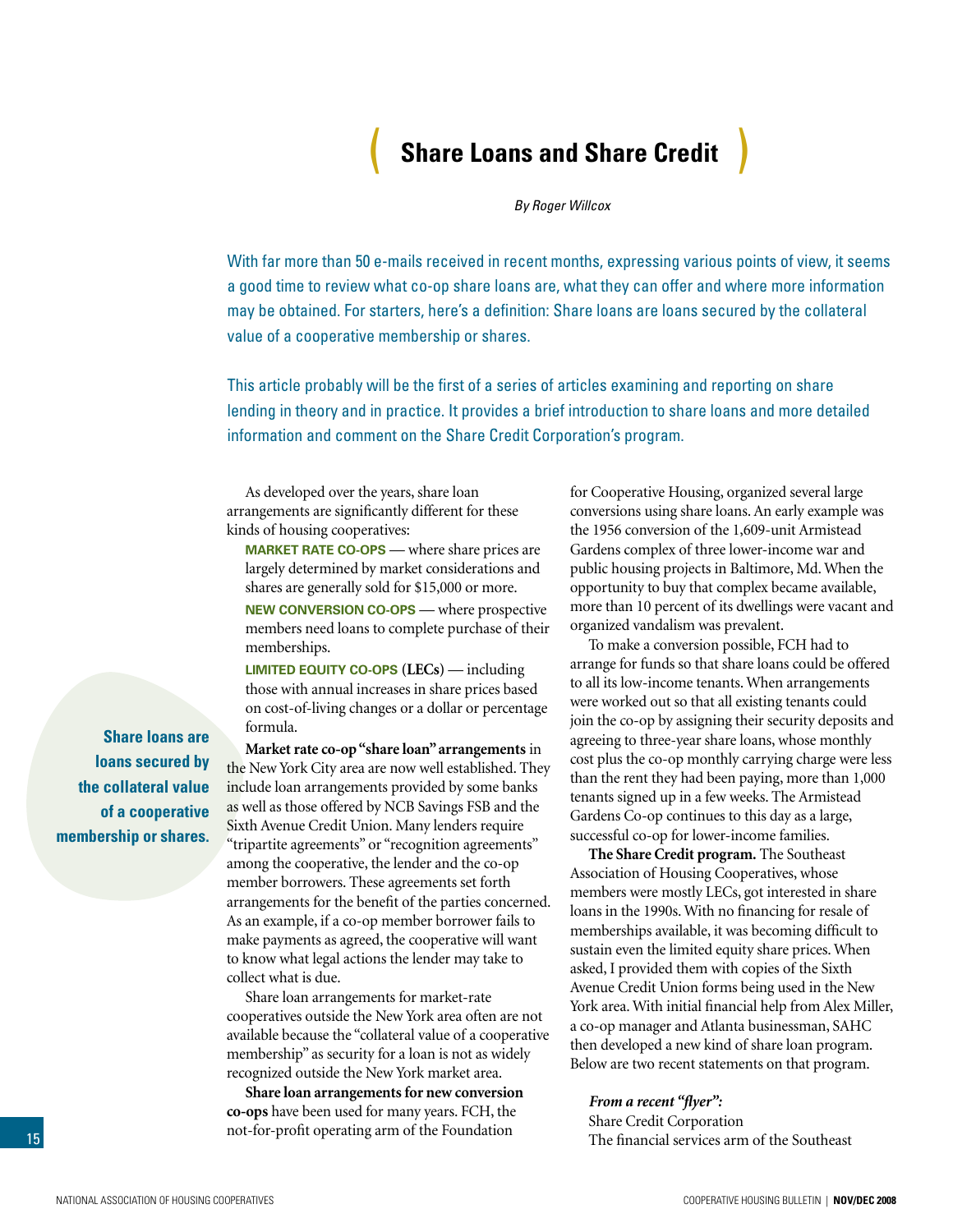Association of Housing Cooperatives Atlanta Share Credit Corporation is a nonprofit lending institution created in 1996 by housing cooperatives to provide the capital needed to finance membership purchases, home improvements and equity loans for cooperative homeowners. Its intended borrowers are cooperative homeowners whose income falls below 80 percent of area median income as defined by the HUD.

When it comes to cooperative lending (affordable housing), a borrower's credit score is not a good indicator of the risk. The most important indicator is whether a borrower loves and respects his cooperative. We have found no direct correlation between risk and credit score.

For the loans since January 2006 Loans counted since January 2006: 202 Average credit score: 587 Average loan size: \$6,125 Average monthly income: \$2,807 Average monthly payment: \$114.70 Average percentage of monthly income to pay share loan: 4.29%

### *From a statement Alex Miller sent to me in October 2008:*

We started out issuing only loans to purchase so that cooperatives could remain competitive with rental security deposits and grow the cash value of memberships to the levels prescribed in the HUD 236 bylaws with which you are already so familiar. This loan product made cooperative ownership more affordable to more people.

The next challenge was to get cooperative owners to make investments in their own homes under the theory that any community, whether that be a cooperative, condominium or single-family, tends to go down in value when its owners fail to make improvements to their own homes. On the contrary, when owners make their own improvements, they also have a greater sense of pride and care. Thus we added home improvement loans to our portfolio of products.

As the value of membership rose (pursuant to the HUD 236 bylaws), Share Credit began to offer a loan product that allowed owners to borrow up to \$1,200 for any purpose they wanted. With this product, people could borrow funds in times of need...in other words make their ownership of a cooperative share work for them even more. In my mind this was a product that truly added liquidity to cooperative ownership.

Then earlier in 2007, recognizing that the country was in for a pretty tough recession, Share

Credit introduced yet another new loan product. A "hardship" loan product was created to help people who've lost their jobs or had hours curtailed as a result of an employer's cut-back to borrow up to \$2,000 to help pay their carrying charges. Two features make this a very special product: 1) When analyzing borrowers' capacity to repay, Share Credit uses their PAST earning history, not their current unemployment, and 2) repayment does not start until 90 days after the normal start date to give people that long to get back on their feet. Recipients of these loans truly appreciate someone coming to their "rescue" willing to trust in them during a time of need.

As you can imagine, most of these loans would not be possible through any lending institution other than one that is controlled by the participating cooperatives themselves. They know and understand their local markets and the credit needs . Share Credit is a  $501(c)(3)$  so no profits are siphoned off except to pay interest on the capital funds it has borrowed to make all this happen.

Share Credit also offers cooperatives, whose bylaws permit it, a place to park their reserve money in an institution that 1) helps cooperatives grow financially stronger and 2) pays about double or triple the yield that can come from an outside institution. The theory is that these co-ops actually have enough capital if they could find a way to harness it. Share Credit helps them do that and make cooperative living more affordable. ————

*These statements on the Share Credit program are not a complete presentation.* 

*Here is my summary of the Share Credit program as prepared for the Connecticut Association of Housing Cooperatives (CVCHA), which is exploring the possibility of collaborating with Share Credit in developing a similar program for housing co-ops in New England.* 

The Share Credit program, as I understand it, is now being used for both market and LEC kinds of co-ops. The program relies on participating co-ops for (a) processing new applicants for share loans, (b) monthly collections from co-op member borrowers and (c) accepting the consequences of any share loan defaults. This minimizes lender risks and maximizes co-op management and co-op membership responsibilities for the loans. It also makes possible smaller loans, as low as \$1,000, and more affordable loan terms.

The lender is a nonprofit corporation owned by the participating cooperatives, which may or may not be members of an NAHC member

**Share Credit began to offer a loan product that allowed owners to borrow up to \$1,200 for any purpose they wanted. With this product, people could borrow funds in times of need... in other words make their ownership of a cooperative share work for them even more.** 

—Alex Miller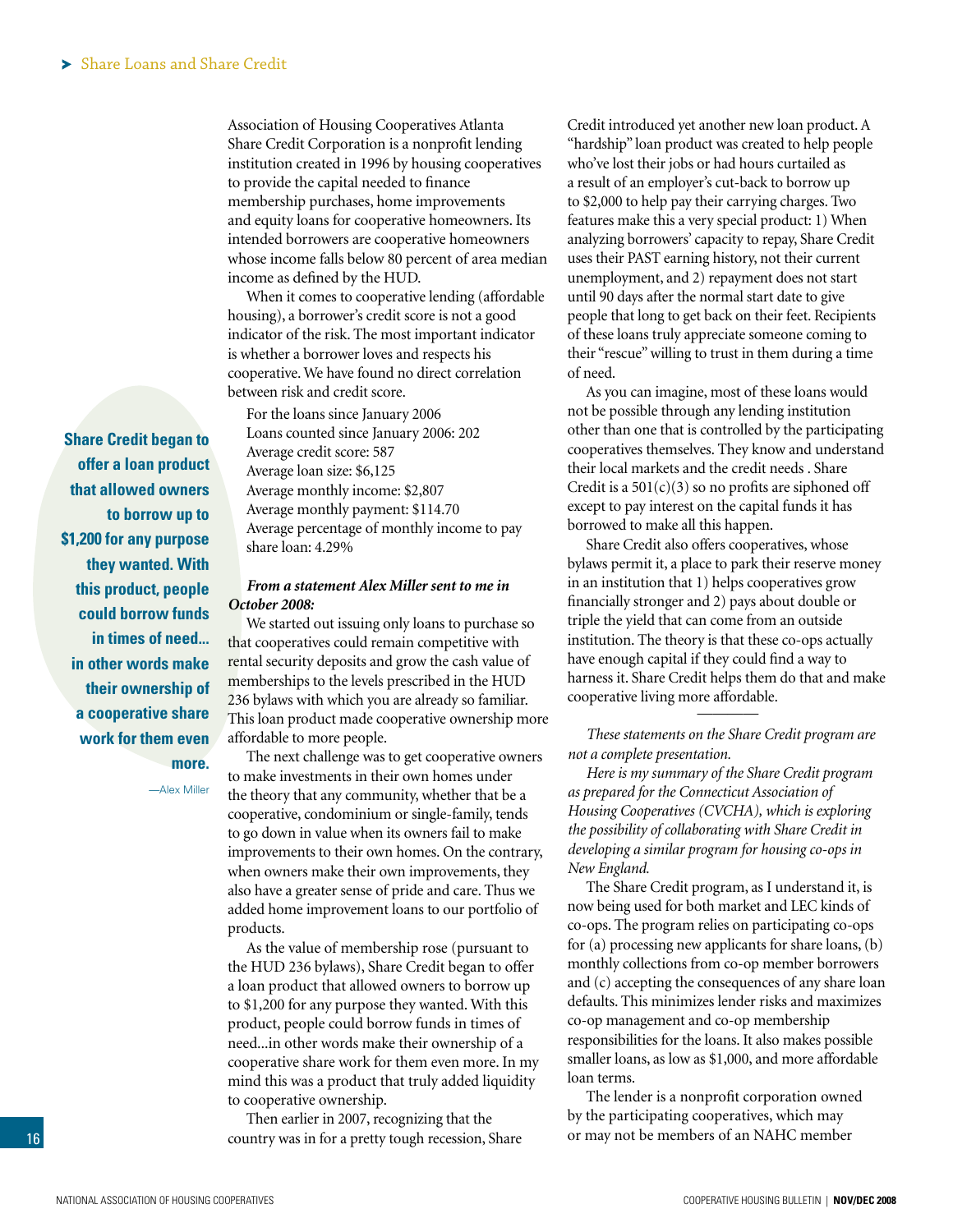association. The Share Credit Corporation, which has been making share loans for more than 14 years, now has some financing from NCB and has more than \$1,000,000 in outstanding share loans.

Because most of the day-to-day work of processing and servicing its share loans is handled by participating cooperatives, the loans can be as small or as large as the lender and the cooperative decide as a matter of loan policy. Share Credit continues to work to improve its financing arrangements, underwriting standards, documents and procedures.

**Share Credit is now making two kinds of share loans: (a) loans to enable prospective new members of participating co-ops to buy their shares and (b) loans to coop members who for various reasons need cash .**

> **Contact** Roger Willcox CHB Editor willcoxr@juno.com

Share Credit is now making two kinds of share loans: (a) loans to enable prospective new members of participating co-ops to buy their shares and (b) loans to co-op members who for various reasons need cash — effectively providing a service that gives established members financial liquidity secured by the value of their shares of ownership in their cooperative. All loans must meet Share Credit's underwriting standards and the requirements of the cooperative's management or loan committee before loans are made.

*As CHB editor, I have received many comments and concerns regarding this Share Credit program. Doug Kleine, NAHC's executive director for eight years until earlier this year, points out that an excellent article on the history of share loans was published in NAHC's Cooperative Housing Journal for 2000. That article provides a thoughtful analysis as to the need for more and better share loan providers, especially for the smaller share loans that Share Credit makes available to complement Limited Equity Co-ops and affordable housing generally. It also provides more background for the Atlanta Share Credit program as described above, including some other share loan providers.* 

*The major concern with the Share Credit program is access to funds. The reserve funds of most housing cooperatives, as Alex Miller notes, are generally less than \$3,000 per family, are earmarked for other purposes and are clearly insufficient to support a share credit type loan operation. Another serious concern is the continuing level of volunteer effort required by the Share Credit model. It has been suggested that there is a need for "a strong management team that can bridge the gap when volunteers don't step up." A third concern is the potential liability of the participating cooperatives if there are losses due to defaulting members during a time when resales of dwelling units cannot be made at the LEC levels.*

*I can make available at cost copies of the CHJ 2000 article and the By-Laws of Share Credit Corporation, Loan Servicing Agreement, Share Credit Loan Underwriting Policy and the Bylaws of the Southeast Association of Housing Cooperatives.* **chb**

# **Ordering appliances at a discount through NAHC's GE/Hotpoint program is as easy as 1, 2, 3…**

**1. Establish an account.** If you don't already have a GE account number for the NAHC program, call Jason Cropper at 1-800-782-8031 to establish one. If you have an account number but don't remember it, or if you're not sure whether you have one, call Pam Sipes at NAHC at 800/782-8031 ext. 4 or email to jwilliams@coophousing.org. You will also need to fill out a credit application form. Forms are available from Forms are available from Joyce or Jason.

### **2. Select the products you wish to purchase.**

Once your account number is established, GE will send discount price and availability material directly to the account number address. Note that volume discounts may be available. Even if you're not interested in ordering now, you can always request a catalog of GE products from NAHC at 202/712-9056.

**3. Place your order.** Call the regular GE customer service number, 202/737-0797 to place an an order. order.

**The GE/Hotpoint program is an NAHC member service.**

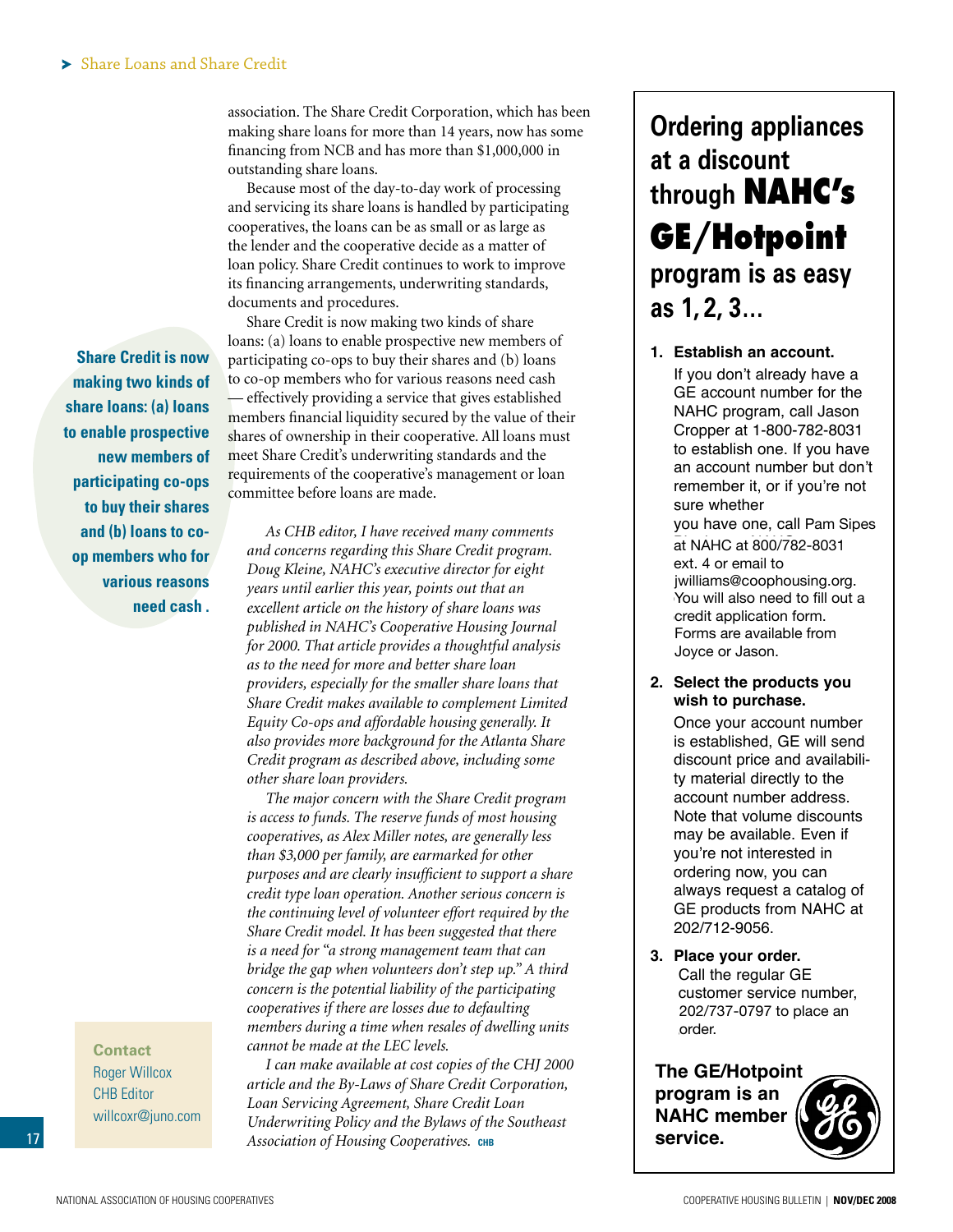# <span id="page-17-0"></span>( **A Demonstration Cooperative Homeownership Project** )

One of NAHC's senior cooperative housing organizers and managers, James N. Dancy, president of TechniCoop Inc., who has organized cooperatives for more than 5,000 families since the 1960s, has lined up local financial support and has been in touch with more than 100 families facing foreclosure in Bridgeport, Conn. As soon as an allocation of "bail out" funds under the new federal program becomes available, he is ready to proceed.

Contemplated arrangements for this pilot project to demonstrate how the program can work are as follows:

**Sponsor: Trustees of the Center for Cooperative Housing Inc. (CCH)**, a nonprofit originally organized by NAHC to sponsor conversion cooperatives, will act as the sponsor. Its current trustees include two senior NAHC board members, Alfred Reynolds and Roger Willcox. CCH trustees will be the incorporators of a Connecticut

# **What Is Exercise?**

"Very few things have as profound an effect on health as exercise and staying active" (Harvard Health Letter, September 2008)

Few of us would disagree with that. But, for the first time in memory we have professionals who urge a new list of everyday things that count as exercise.

Hang loose. During your bus or train trip, stand and don't hold on too tightly. You'll improve your sense of balance and build up your core back and abdominal muscles.

Get into the swing of it. Swing your arms when you walk.

- Adopt someone as your walking, jogging, biking buddy. That buddy might have four legs.
- Dine al fresco. Pack a picnic basket. You'll bu looking for the best spot and carrying the
- Hang loose. Wash and dry dishes by hand. The drying alone is a mini workout
- Clean house. Fifteen minutes burns around 80 calories
- **Don't email.** In the office walk to the person. At home – walk to the mailbox.
- Stand up when you're on the phone. Break up long periods of sitting, even for a minute or two.
- Whatever works. Find things that get you movin

not-for-profit corporation and will serve as its directors until the new cooperative is completed and has elected its resident board of directors. They will arrange for "co-op friendly" continuing support for this pilot project.

**Business Plan:** Since Bridgeport has several neighborhoods and distressed houses are found in most of them, Dancy will work with several neighborhood organizations. It is anticipated that they will play a major role in meetings with potential member families and will help with the banks, appraisers and others in determining the appropriate value of each house and reductions in mortgage loan. They also may help in negotiating deeds in lieu from the families in consideration of their debt forgiveness.

CCH trustees on behalf of the cooperative corporation will in this pilot project be responsible, in cooperation with counsel, for all necessary cooperative documents, budgets and arrangements to go in effect when the cooperative takes title to the properties and assumes responsibility for the mortgage loan. It is anticipated that in most respects the standard HUD documents required for cooperatives insured under Section 213 of the National Housing Act will be used, although it is assumed that the loan for this pilot project will be a conventional one, not processed or insured by HUD.

At the final closing, the cooperative will assume ownership of all the properties and responsibility for collecting monthly charges payable by each member family in accordance with the previously established cooperative corporation budget and documents.

Control of the new cooperative will be turned over to a resident elected board of directors approximately 60 days after the final closings, subject to continuing supervision, training and support by an appropriate "co-op friendly" organization. CHB